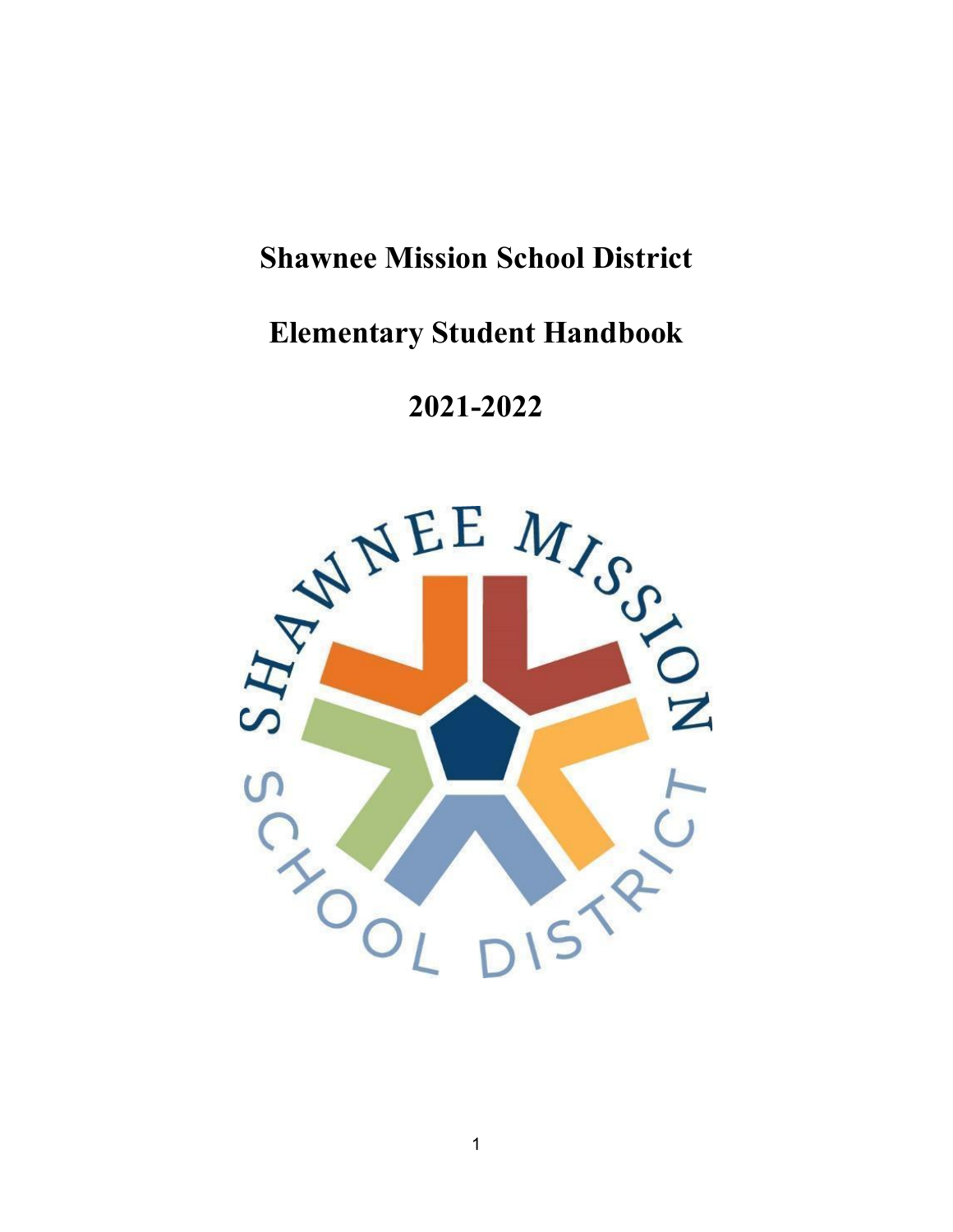## **Table of Contents**

| Child Abuse<br>. 17 |
|---------------------|
|                     |
|                     |
|                     |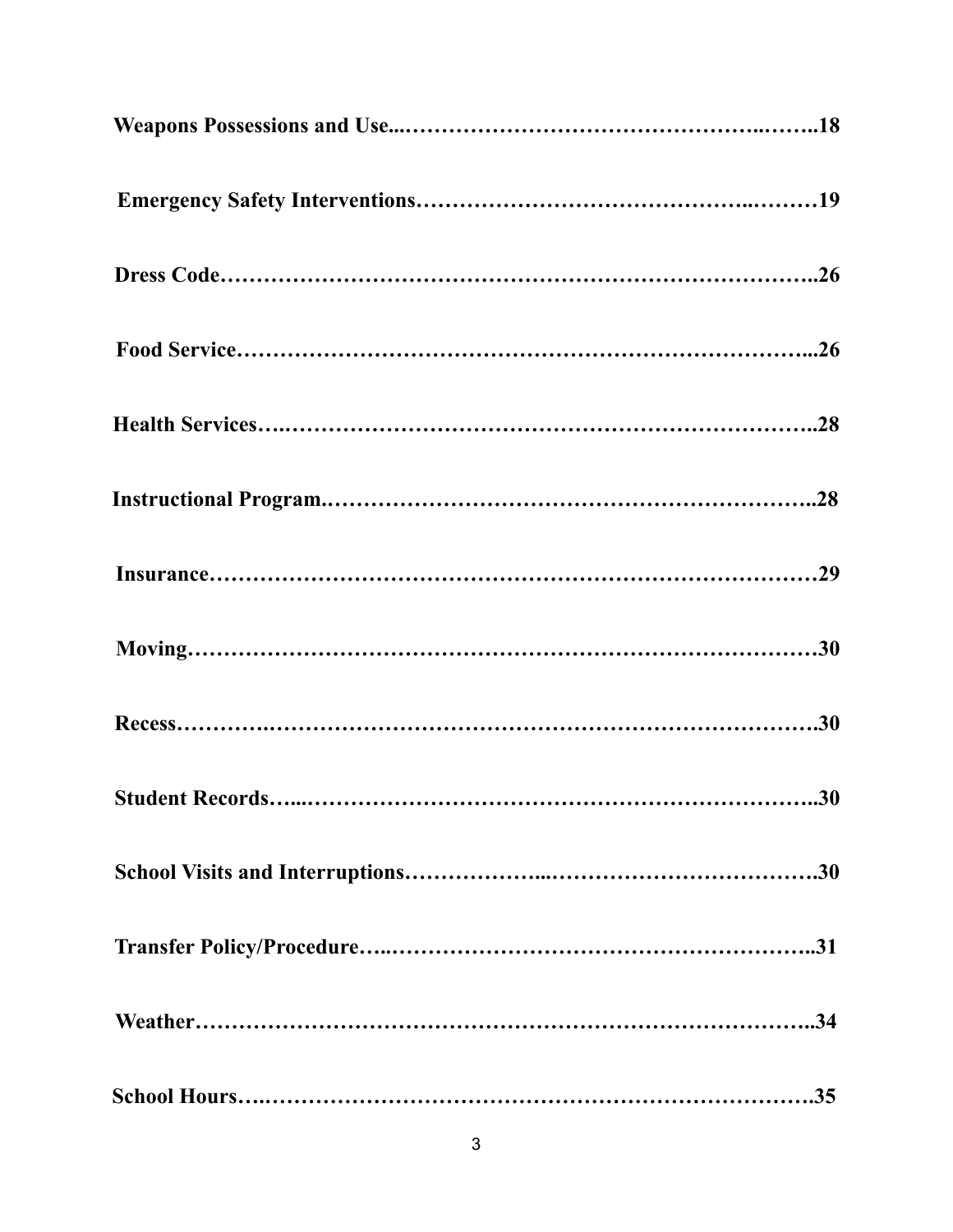## **STRATEGIC PLAN**

The Shawnee Mission School District (SMSD) is committed to student success. Supporting students in their success is SMSD's strategic plan, which defines our beliefs, mission, objectives, strategies and parameters. SMSD's mission statement, which sets focus and tone, is:

The mission of the Shawnee Mission School District, the bridge of unlimited possibilities yet to be discovered, is to ensure students construct their own foundation for success in life's endeavors through relevant, personalized learning experiences orchestrated by talented, compassionate educators and distinguished by: an inclusive culture, an engaged community and robust opportunities that challenge learners to achieve their full potential.

Supporting the realization of this mission are three connected objectives:

- Every student will achieve academic success through a challenging, relevant personalized learning plan;
- Every student will develop and utilize personal resilience while mastering essential competencies that lead to college and career readiness;
- Every student will develop interpersonal skills to be an engaged, empathetic member of the local and global community.

Consistent with the district's mission and objectives, this handbook supports student success by providing specific information on policy, services, behavioral expectations and resources that help inform practice.

#### **NOTICE OF NON-DISCRIMINATION**

The Shawnee Mission School District is strongly committed to maintaining an educational environment and workplace that is free from discrimination, harassment, and retaliation in admission or access to, or treatment or employment in, its programs, services, activities, and facilities. The District will provide equal opportunity in all areas of education, recruiting, hiring, retention, promotion, and contracted service. The District strictly prohibits discrimination and harassment against students, employees, or others on the basis of race, creed, religion, color, national origin, ancestry, age, sex, sexual orientation, gender identity, disability, genetic information, or any statutorily prohibited basis. Any form of discrimination or harassment toward any person associated with the District, regardless of where the conduct occurs, is a violation of Board policy. The District also strictly prohibits retaliatory actions against those who engage in protected activities.

The District's non-discrimination policy (Policy AC) can be found ont the here SMSD website.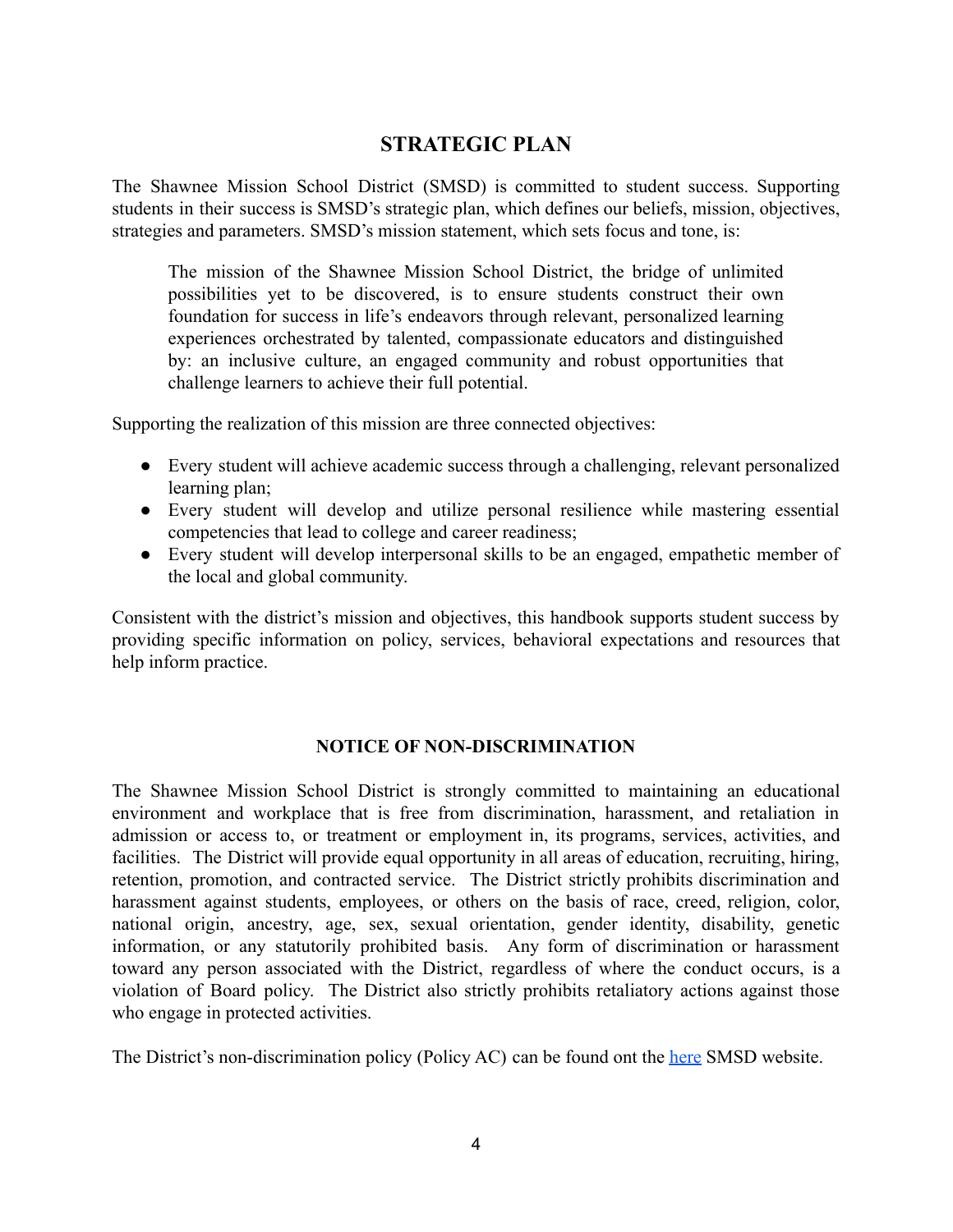The following people are designated to jointly serve as the District's Compliance Coordinator. Questions about filing a complaint or the grievance process, and reports or questions about discrimination, harassment, or reltation, may be directed to the Compliance Coordinator.

| Dr. John McKinney                       | Rachel England            |
|-----------------------------------------|---------------------------|
| Director of Student and Family Services | General Counsel           |
| 8200 W. 71st Street                     | 8200 W. 71st Street       |
| Shawnee Mission, KS 66204               | Shawnee Mission, KS 66204 |
| $(913)$ 993-6200                        | $(913)$ 993-6200          |
| johnmckinney@smsd.org                   | rachelengland@smsd.org    |

All employees are required to immediately report any conduct that could constitute discrimination, harassment, or retaliation to the Compliance Coordinator.

All students, parents, visitors, community members, contractors, and others must immediately report any conduct that could constitute discrimination, harassment, or retaliation to the Compliance Coordinator, or to any District employee with whom they are comfortable discussing the conduct.

Inquiries or reports of discrimination, harassment, or retalation also may be made to:

U.S. Department of Education Office for Civil Rights (OCR) Phone: 816-268-0550 Fax: 816-268-0559 TTY: 800-877-8339 E-mail: OCR.KansasCity@ed.gov

U.S. Equal Employment Opportunity Commission (EEOC) Phone: 800-669-4000 TTY: 800-669-6820 E-mail: info@eeoc.gov

U.S. Department of Agriculture, Office of the Assistant Secretary for Civil Rights Phone: 866-632-9992 Fax: 202-690-7442 TTY: 800-877-8339 E-mail: CR-INFO@ascr.usda.gov

U.S. Department of Justice Phone: 877-292-3804 Fax: 202-514-8337 TTY: 202-514-0716 E-mail: AskDOJ@usdoj.gov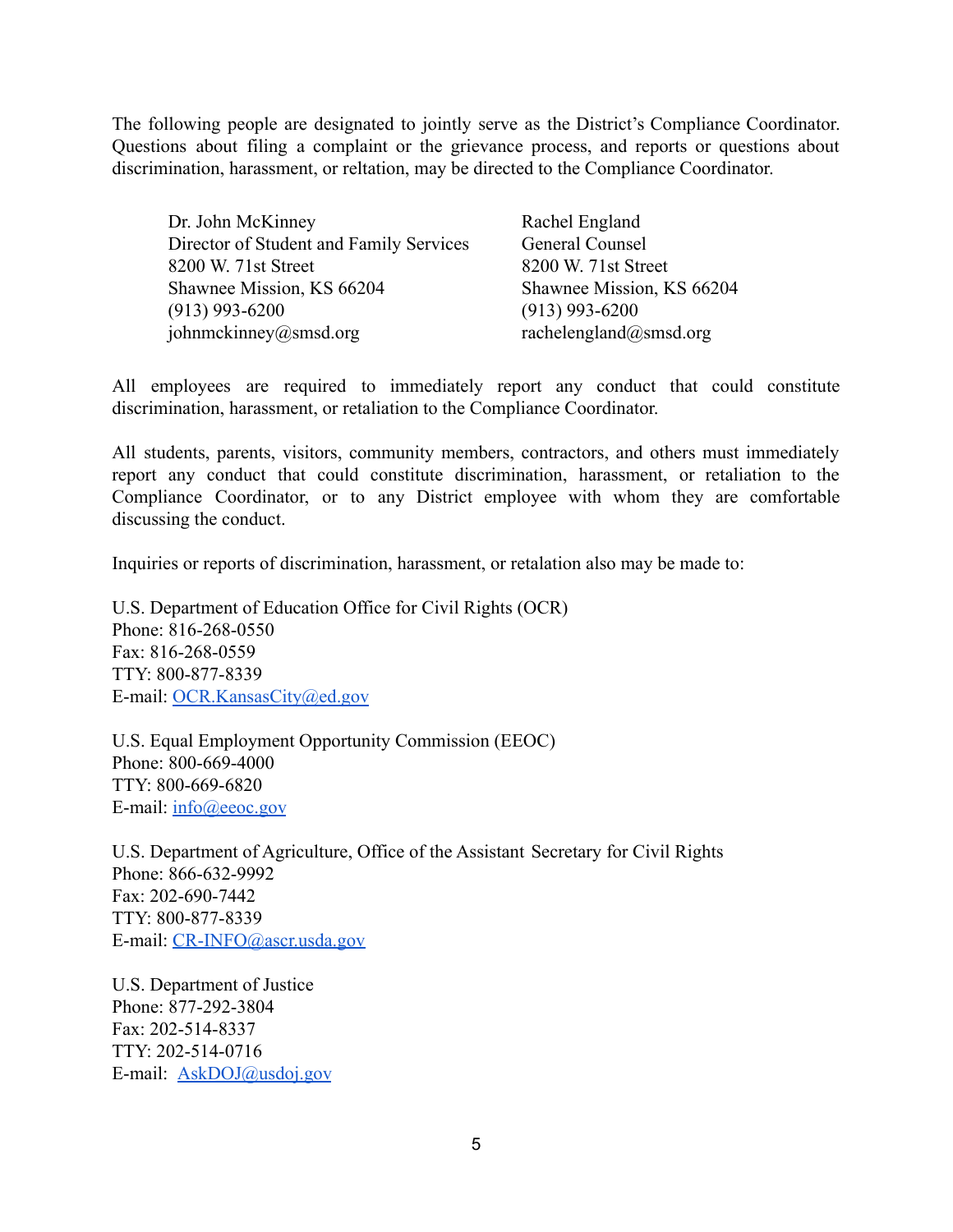Kansas Human Rights Commission (KHRC) Phone: 785-296-3206 Fax: 785-296-0589 TTY: 785-296-0245 Email: khrc@ks.gov

## **504 INFORMATION**

Click here to read the 504 Handbook.

## **CODE OF CONDUCT**

The Shawnee Mission School District has the expectation that all interactions by staff, students, parents, and community members be conducted with professionalism, courtesy, dignity, and respect. This includes personal and private interactions as well as behaviors at any school-sponsored activity, both on and off school grounds.

Behaviors that are prohibited include those that are coercive, intimidating, violent, or harassing. Examples of prohibited behavior include, but are not limited to, use of profanity, personally insulting remarks, attacks on a person's race, gender, nationality, religion, or behavior that disrupts learning or the safety of anyone in the environment. Such interactions could occur in telephone conversations, voice mail messages, face-to-face conversations, written letters, e-mail messages, or at public events.

The goal of these expectations is to maintain an environment that is ethical, legal, and non-abusive towards all parties.

## **ATTENDANCE (REVISED 2016-2017) Shawnee Mission K-12 Attendance Guidelines**

All students enrolled in the Shawnee Mission School District shall be required to attend school on a regular basis to provide students the opportunity to be successful. Daily attendance records shall be maintained for each student. Absences are at times unavoidable due to illness or family concerns. The Shawnee Mission K-12 guidelines represent an effort to be fair in dealing with absences and to encourage good attendance. Building principals are responsible for enforcing Kansas State Statutes and district attendance guidelines.

The Shawnee Mission School Board has approved six (6) reasons for students to be excused from school. The reasons are as follows:

- Personal illness. (Doctor/Dental/Medical appointments) The school may, with notice to the parent, require verification from a physician of absences due to reasons of health.
- Serious illness or death of a member of the family.
- Obligatory religious observances of the student's own faith.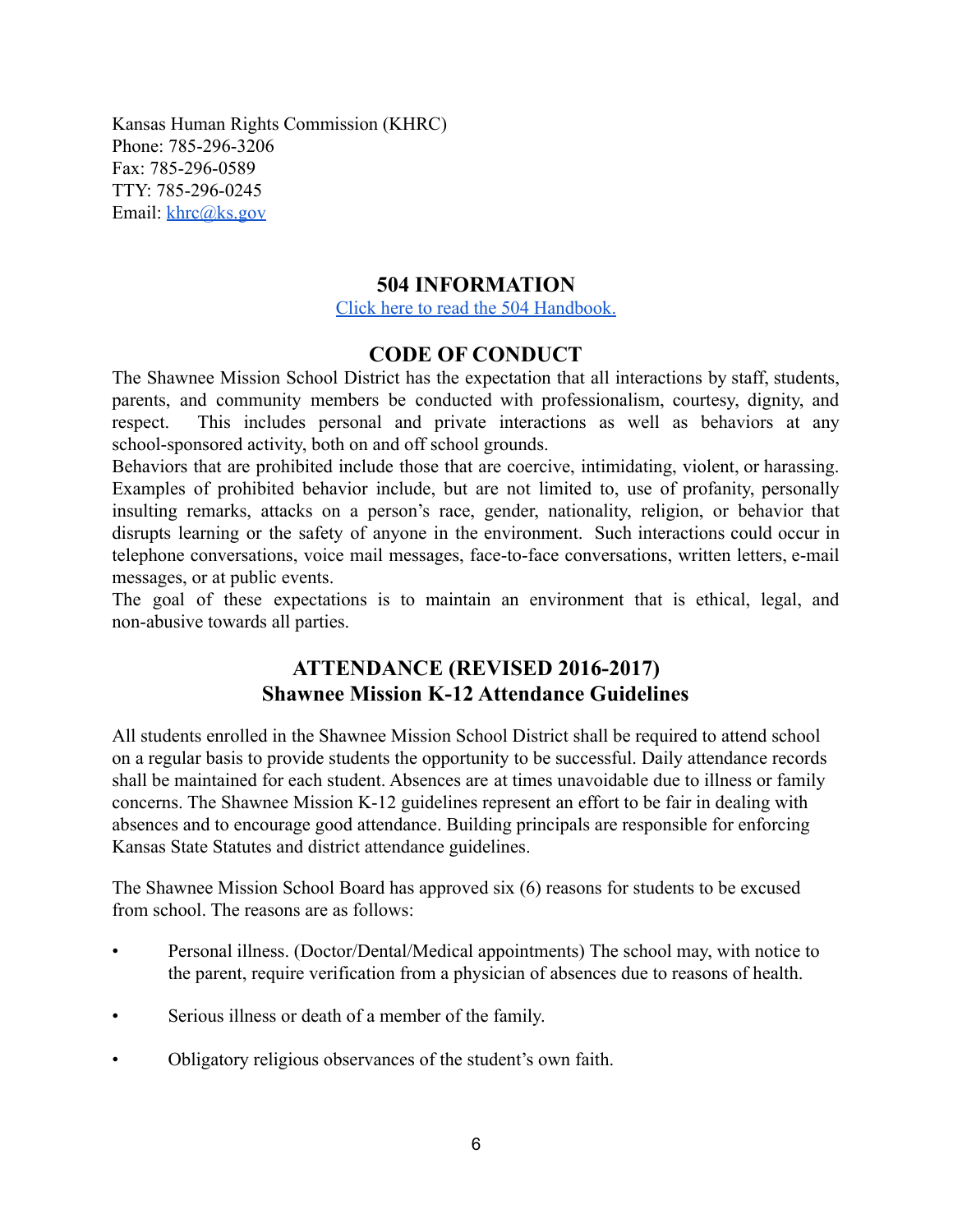- Emergency situation requiring immediate action.
- Participation in a Kansas State High School Activities Association activity, a district-approved function, or a school-sponsored activity.
- An absence that has been requested in writing and approved in advance by the building administration. **Elementary attendance will be monitored from 8:10 until 3:10.** Students are expected to attend school daily and arrive on time.
- Students will be counted tardy AM if they arrive between 8:10 and 8:45.
- Students will be counted tardy PM if they leave between 2:15 and 3:10.
- **At the elementary school level, ten tardies will be counted as 1 unexcused absence.** Excessive tardies will be combined with other unexcused absences for truancy purposes.
- If a student arrives late or leaves early for up to three hours, or is gone for three hours during the day for an appointment described above it will be counted as a half-day excused absence. We encourage students to return to school as soon as possible from appointments during the school day. **Middle school is in session for 7 hours daily, from 8:45 to 3:45. High school is in attendance for 7 hours daily, from 7:40-2:40.** Students are expected to attend school daily and arrive on time.

• At the secondary level any student arriving within the first ten minutes of a class period will be considered tardy. Arrival after that time will be recorded as an absence.

## **K-12 Reporting and Recording of Absences**

- An **unexcused absence** is one that has been classified as such by the building administration. An absence will be classified unexcused if it does not fit one of the board's six stated reasons for excusable absence or if the parent or legal guardian does not follow the building attendance procedure.
- Parents or legal guardians are expected to call the building's attendance line to report daily absences, late arrivals, or early dismissals. If a call is not received, school personnel will attempt to contact the parent. If no contact is made within 48 hours, the absence will be counted as unexcused.
- Absences by parent request for family and personal reasons are acceptable provided arrangements are made through the building principal in advance of the absence. These absences will count toward total absences. Students are responsible to complete all make-up work. Students are encouraged to complete work prior to absences when possible.
- Students with excessive absences are at risk of losing credit and/or not mastering grade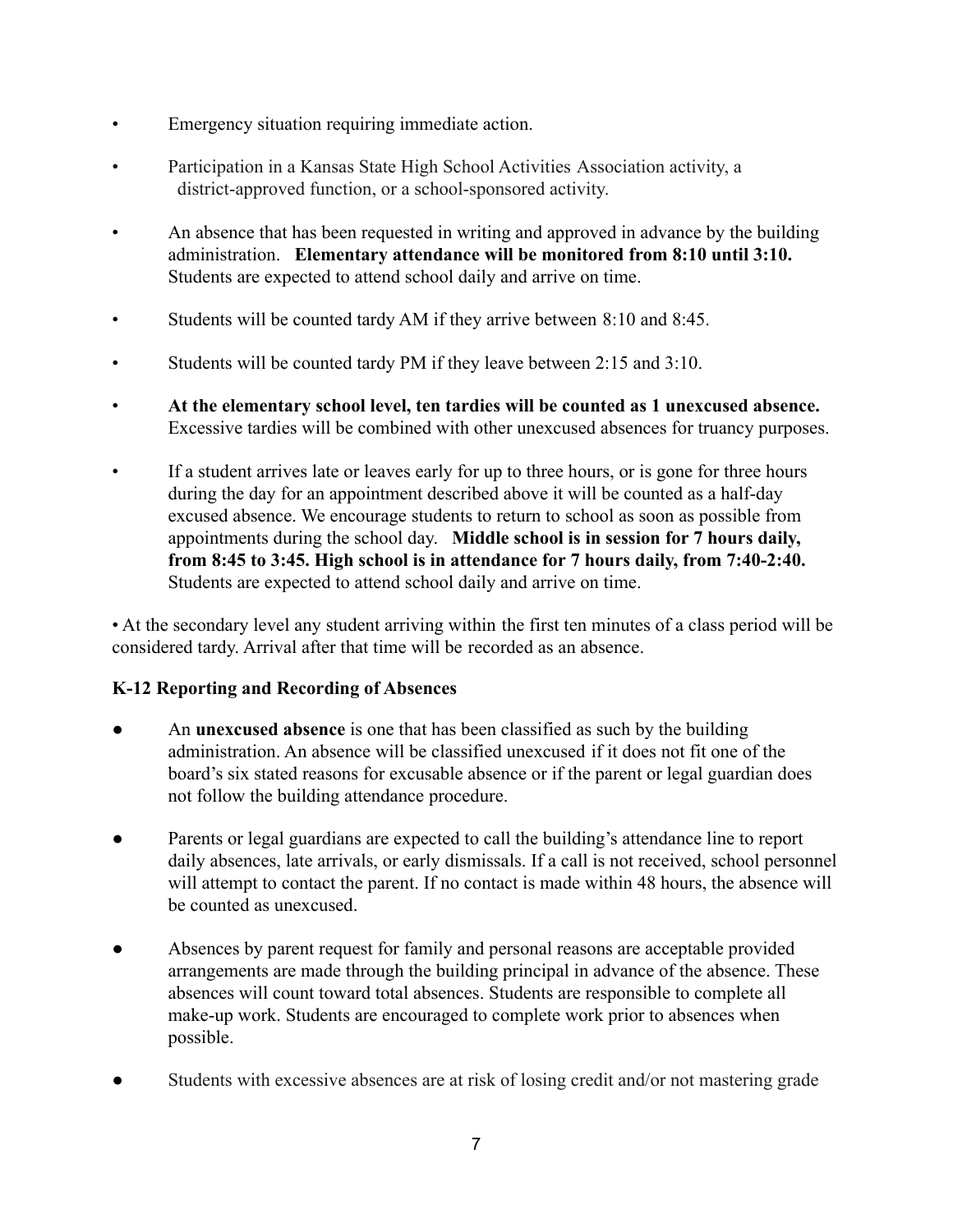level standards.

- When a student has reached **7 absences** during the school year, the parents will be sent a reminder letter. After **10 absences**, documentation will be required for all future absences. It is required for each subsequent absence/tardy for illness and appointments the student brings a doctor's note documenting the reason for the absence.
- Per state truancy laws and the Shawnee Mission School District truancy policy, if a student has three (3) unexcused absences in a row, five (5) in a semester, or seven (7) in a year, a truancy report will be filed with the Johnson County District Attorney's office and the parents will be notified. If the student is under the age of seven (7), a report will also be made with the Department of Children and Families (DCF).
- At any time a student's school attendance is a concern, the building administration may require a meeting with the parent or legal guardian to address the issue.

#### **BUS SERVICE**

The school district will pay for bus service to and from school for those students who attend the school serving the area of the student's residence and reside **more than two and one-half miles** from the school. Contact the school office for information about bus service. In some cases bus transportation may be provided for students who reside less than two and one-half miles from the school. Contact the bus company directly for more information. To help ensure compliance with necessary safety rules, video cameras may be used on school buses. Violations of bus regulations may result in the student receiving appropriate disciplinary actions, which may include being removed from the bus, and/or suspended from school.

#### **COMMUNICATION**

Report cards are issued four (4) times a year and are posted in Skyward for review. Children in grades K-3 are evaluated in relationship to current skill placement. Grading symbols are defined on report cards. In certain academic disciplines, fourth through sixth graders receive "letter" grades reflecting performance according to grade-level expectations. Teachers will be in communication with parents of students who are failing or doing unsatisfactory work. All parents are requested to confer with the classroom teacher at conference time in the fall. The spring conferences are arranged at the request of the parent or the teacher. Additional conferences are scheduled whenever the parent or the teacher perceives the need. Parents are urged to participate in PTA and to attend school activities.

#### **DISCIPLINE**

#### **BOE: JCDA**

The superintendent of schools, or his/her designee, is hereby authorized to promulgate and enforce reasonable guidelines, procedures and rules governing student management and conduct in the schools; subject to board approval. Procedures and guidelines shall be established to assist all school employees in proper student management.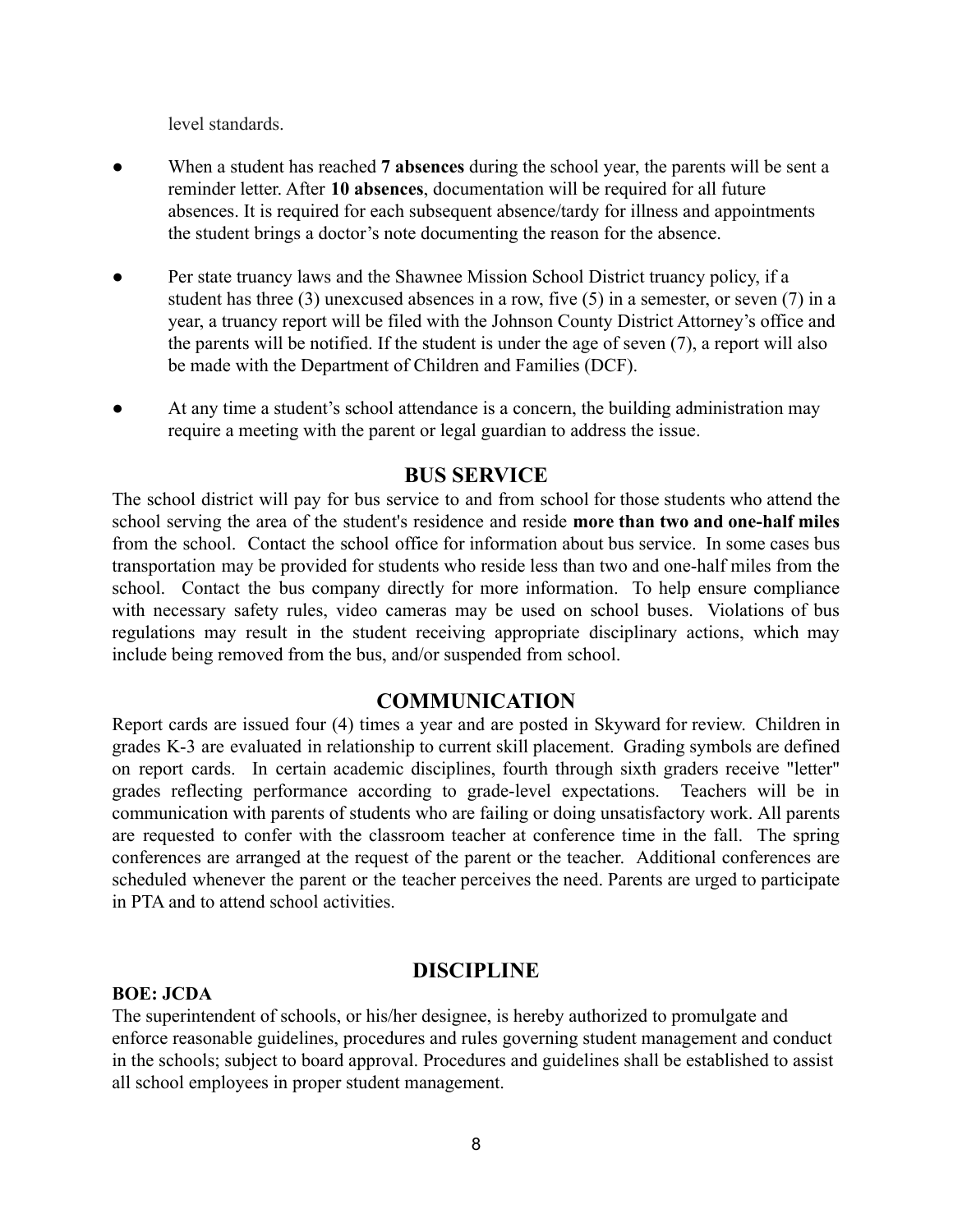Violation of any provision of board policies may result in disciplinary action up to and including suspension and expulsion.

## **Discipline Legend and Matrix**

## **Disciplinary Action Charts** (Policy JCD)

The goal of SMSD is to ensure relationships are developed to foster a positive environment for students to remain in school. This Legend and Matrix is designed in such a way to achieve this goal. The charts on the following pages list infractions and a legend of progressive action categories of consequences intended to be applied in a reasonable manner with consideration given to the facts and circumstances of each individual situation. Any category may be bypassed as deemed appropriate to address the severity of the action.

## **LEGEND OF ACTION CATEGORIES**

- A. **Informal Talk by the Staff Member** attempts to reach an agreement with the student as to acceptable behavior, positive interactive relationships, and acceptance of responsibilities. Parents/guardians may be contacted in person or by phone, providing communication, seeking involvement, and support.
- B. **Formal Conference Between Student and Teacher** occurs outside class. A record is kept of the student's commitment to corrective behavior. Parental/guardian contact in person or by phone, providing information, seeking involvement and support usually occurs.
- C. **Teacher Assigned Detention Period.** Significant time expenditure and work completion is expected. A record is kept and parent/guardian contact in person or by phone occurs.
- D. **Formal Conference Between Student, Teacher, & Other School Personnel (division chairperson, counselor, special education teacher, etc.)** Prescriptive action will occur by some form of teacher action, i.e., student improvement contract, teacher detention. A record is kept of a student's commitment to corrective behavior. Parent/guardian contact in person or by phone occurs.
- E. **Office Referral/Formal Conference Between**

**Student and One or More School Administrator.** Prescriptive action will occur, i.e., student contract, detention, apology, restitution, etc. A record is kept of the student's commitment to corrective behavior. Parent/guardian communication occurs in writing, by telephone, or in person.

F. **Administrative Detention.** A student is detained before school, during lunch period, or after school

for a specific purpose. Parent/guardian contact in person or by phone occurs.

- G. **Appropriate Individualized Assignment and/or Loss of Privileges.** The school official devises an assignment to fit the offense and/or removes from the student one or more privileges usually associated with the offense. Parent/guardian contact in person or by phone occurs.
- H. **Monday-Saturday School Detentions.** The student is assigned specific dates to attend class on M-S to complete specific learning activities frequently related to the absence from class.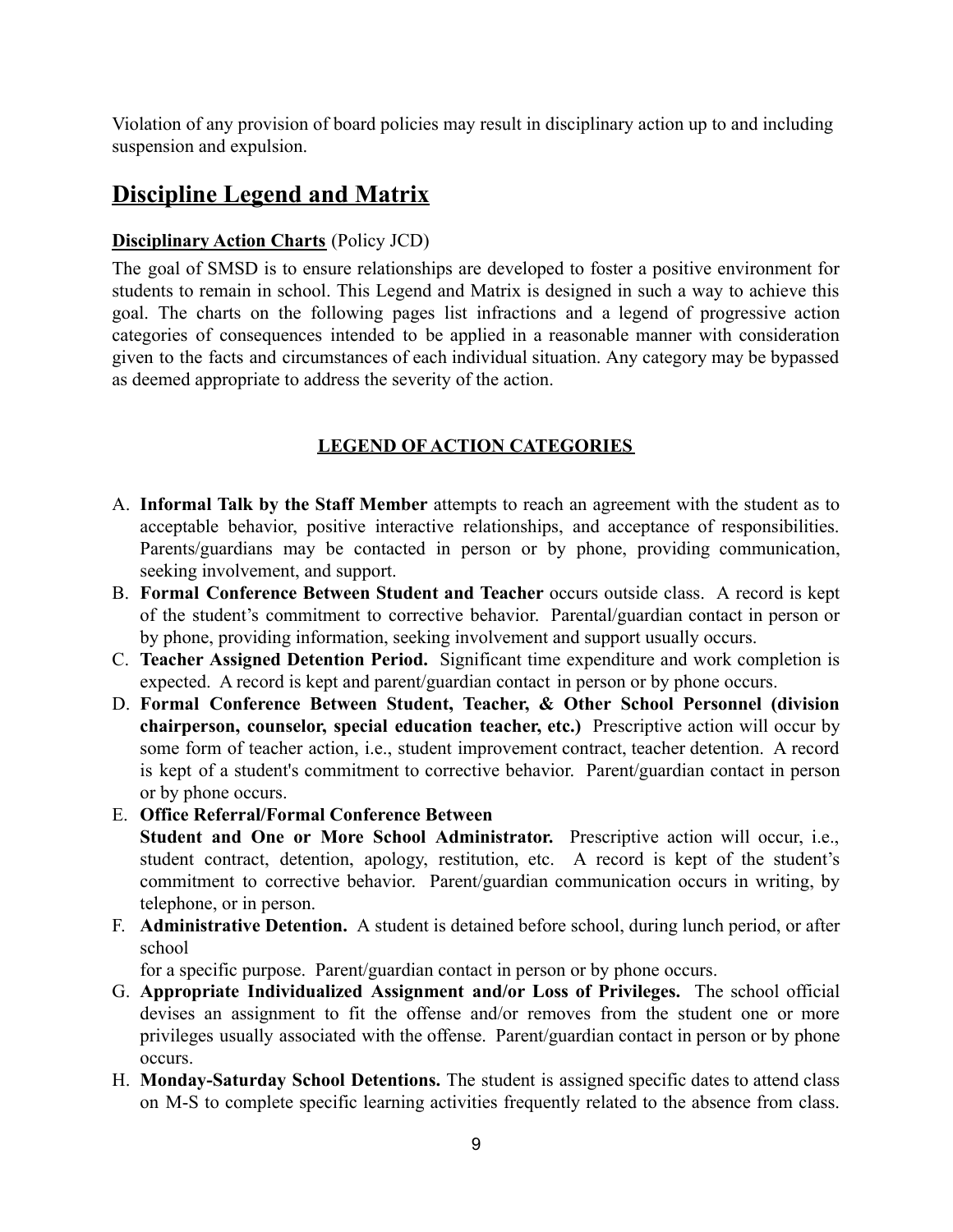(Students missing the assigned M-S School may be assigned two days of in-school suspension.) Parent/guardian contact in person or by phone occurs.

- I. **Formal Conference with behavioral plan.** Parental/guardian involvement by personal conference with appropriate personnel (teacher, student, counselor, administrator, nurse, etc.) Prescriptive written action plan outlining student, school, and parent/guardian responsibilities will be created and maintained in the discipline file.
- J. **Temporary Removal from Class.** The student is not permitted to attend one or more classes for a brief period of time. During this period of removal, the student may be given credit for work completed during the removal of class  $++$  time.
- K. **In-School Suspension**. The student is removed from class but must remain on campus isolated from other students under the supervision of a staff member. The student will be given appropriate assignments to complete for class time missed and earn academic credit for work completed (1-5 days). A missed in-school suspension will result in additional in-school days assigned and in some cases, suspension from school. Parent/guardian contact in person or by phone occurs.
- L. **Short-Term Out-of-School Suspension.** The student is provided formal due process and is removed from school, campus, and activities and placed under the supervision/responsibility of the parent/guardian (1 to 10 days). Parent/guardian notification occurs by phone and in writing.
- M. **Long-Term Out-of-School Suspension.** The student is referred to the suspension/expulsion committee for a formal hearing to determine possible long-term suspension not to exceed 90 days. Parent/guardian contact is made as per state statute.
- N. **Expulsion.** The student is referred to the suspension/expulsion committee for a formal hearing to determine possible expulsion not to exceed one calendar year. Parent/guardian contact is made as per state statute.

**Alternate Disposition Agreement (ADA)** - is used only in cases where a possible behavior action could result in a Long Term Suspension. The ADA is given in lieu of the hearing with criteria the student must meet to stay in good standing.

**Restorative Justice Practice** - In addition or as an alternative to the above disciplinary actions, the administrator may utilize alternative interventions including but not limited to mediation, community service, and/or progressive behavior contracts.

#### **DISCIPLINARY ACTION CHART - Level I**

Corrective action by appropriate classroom management for any conduct or behavior which is disruptive to the orderly education process in the classroom or any similar grouping for instruction activity or performance. Violations are typically dealt with by the classroom teacher or sponsor; occasionally with administrative support. Parents are notified. Consequences typically include, but are not limited to, conferencing, time-out, behavioral contracts, and/or detention periods. The disciplinary actions presented below are suggested. Authorized staff members may recommend other actions based on the given conditions and the severity of a violation of law or policy. All actions will be recorded in Skyward by the administrator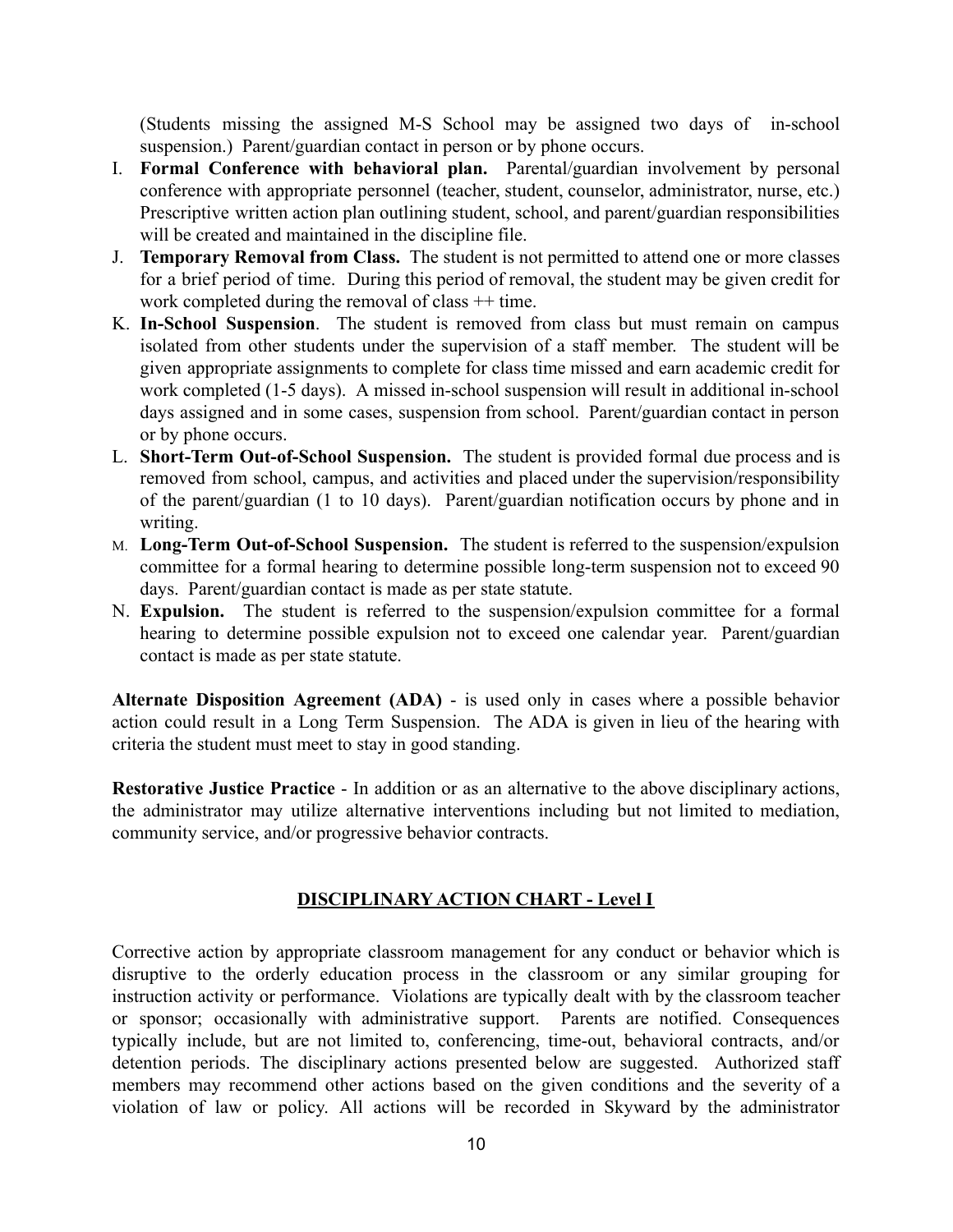addressing the offense. The staff member who referred the student is to be notified of the consequences of the disciplinary action taken by the administrator.

| Offense                                                                                               | First Offense<br><b>Suggested Action</b> |      | Severe or<br><b>Repeated Offenses</b><br><b>Suggested Action</b> |         |
|-------------------------------------------------------------------------------------------------------|------------------------------------------|------|------------------------------------------------------------------|---------|
|                                                                                                       | Min.                                     | Max. | Min.                                                             | Max.    |
| 1. Attire which is disruptive to the educational<br>setting                                           | $\mathbf{A}$                             | D    | E                                                                | K       |
| 2. Inappropriate treatment of materials, software,<br>equipment, and furniture                        | $\mathbf{A}$                             | D    | E                                                                | K       |
| 3. Disruption of class, cafeteria and hallways                                                        | $\mathbf{A}$                             | D    | E                                                                | K       |
| 4. Lack of respect (classmates, teachers,<br>property)                                                | $\mathbf{A}$                             | D    | E                                                                | K       |
| 5. Refusal to work                                                                                    | $\mathbf{A}$                             | D    | E                                                                | K       |
| 6. Tardiness                                                                                          | $\mathbf{A}$                             | D    | E                                                                | K       |
| 7. Not following directives                                                                           | A                                        | D    | E                                                                | K       |
| 8. Possession of unauthorized objects or<br>equipment (food, music devices, cellular phones,<br>etc.) | $\mathbf{A}$                             | D    | E                                                                | $\bf K$ |
|                                                                                                       |                                          |      |                                                                  |         |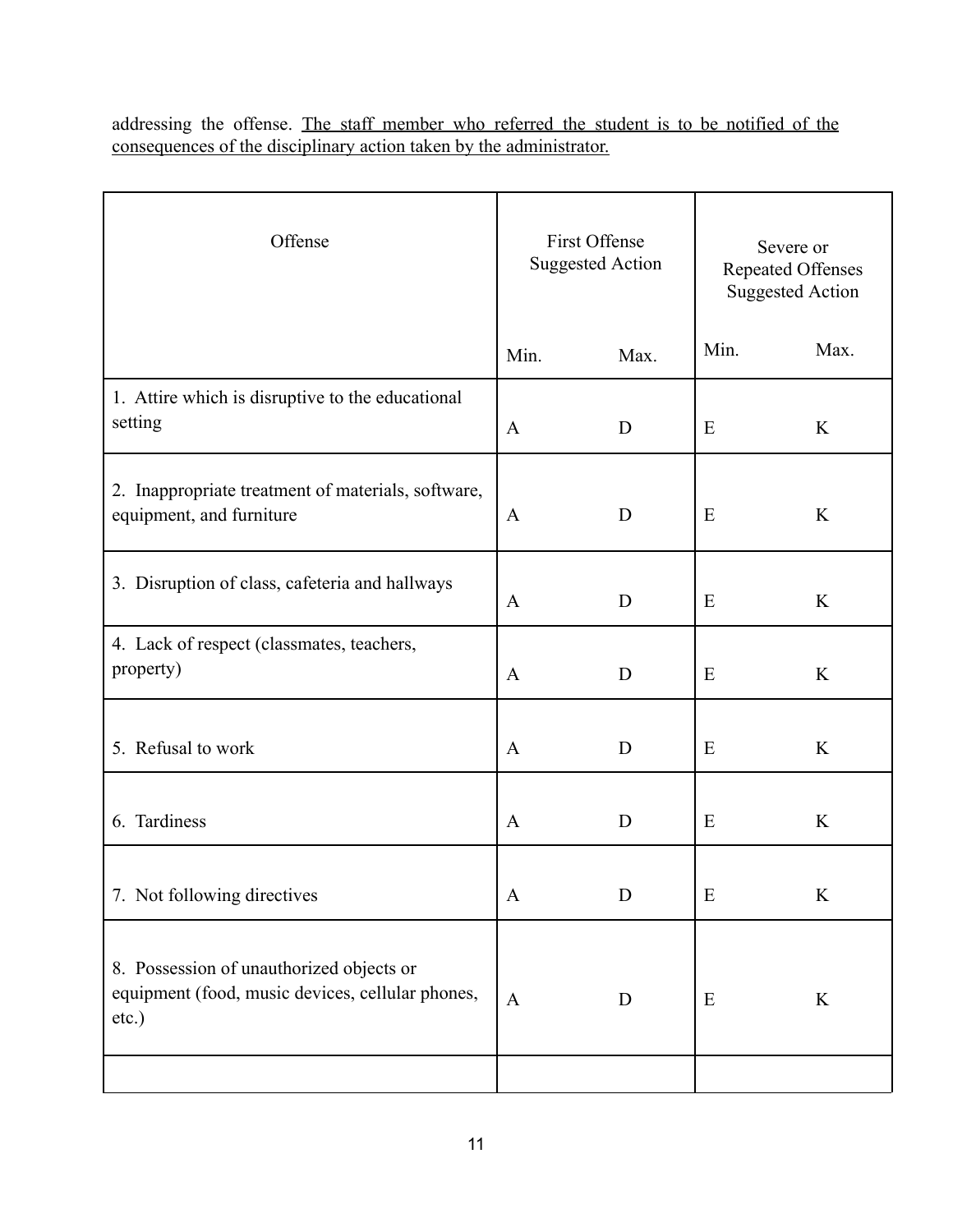| 9. Leaving class without permission                                              |  |  |
|----------------------------------------------------------------------------------|--|--|
| 10. Cheating, plagiarism (will result in loss of  <br>credit for the infraction) |  |  |

## **DISCIPLINARY ACTION CHART - Level II**

Verbal or non-verbal refusal to comply with published written regulations or with a lawful and reasonable directive or order of Shawnee Mission employees. Handled by the administration with parent notification. Consequences typically involve, but are not limited to detention, alternative assignment, parent/teacher conferences, Saturday School/Office School Detention. in-school suspension up to a short term suspension. All actions will be recorded in Skyward by the administrator addressing the offense. The staff member who referred the student is to be notified of the consequences of the disciplinary action taken by the administrator.

| Offense                                                                                      | <b>First Offense</b><br><b>Suggested Action</b><br>Min.<br>Max. |              | Severe or<br><b>Repeated Offenses</b><br><b>Suggested Action</b><br>Min. | Max. |
|----------------------------------------------------------------------------------------------|-----------------------------------------------------------------|--------------|--------------------------------------------------------------------------|------|
| 1. Staff member office referral for repeated<br>violations after repeated classroom offenses | E                                                               | K            | K                                                                        | L    |
| 2. Disrespect - classmates and staff members                                                 | E                                                               | K            | K                                                                        | L    |
| 3. Use of profane or obscene language                                                        | E                                                               | $\mathbf{L}$ | K                                                                        | L    |
| 4. Inappropriate public display of affection                                                 | E                                                               | K            | K                                                                        | L    |
| 5. Disruption of school classes or activities                                                | E                                                               | K            | K                                                                        | L    |
| Excessive inappropriate verbal or physical<br>6.<br>activity or bullying                     | E                                                               | K            | K                                                                        | L    |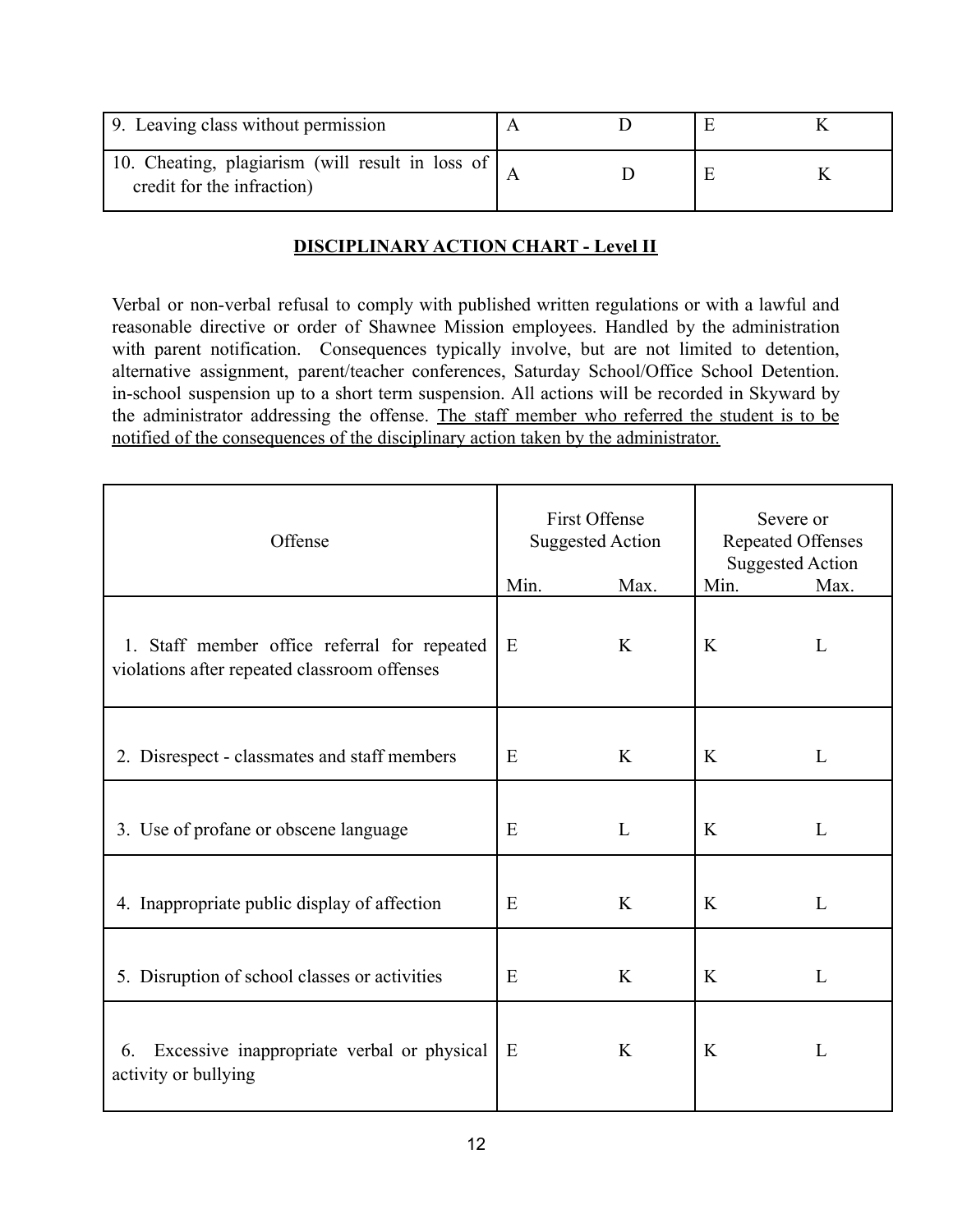| 7. Defiance of authority                                   | E | L        | L           | L |
|------------------------------------------------------------|---|----------|-------------|---|
| Disruption on the school bus<br>8.                         | E | G        | G           | L |
| Intentionally providing false information<br>9.            | E | J        | K           | L |
| 10. Parking violations                                     | E | G        | $\mathbf I$ | J |
| 11. Unauthorized absence from class                        | E | I        | $\mathbf I$ | L |
| Possession/Use of an unsafe object - lighter<br>12.<br>etc | Ε | $\bf{I}$ | $\mathbf I$ | L |
| 13. Forgery                                                | E | K        | K           | L |

## **DISCIPLINARY ACTION CHART - Level III**

Student actions that create situations which threaten the safe and secure learning environment. Administrators will initiate each aspect of the disciplinary process. Consequences may include, but are not limited to, in-school suspension / short-term suspension to long term/expulsion. Parents will be notified. Police may be notified. An incident report will be filed. All actions will be recorded in Skyward by the administrator addressing the offense. The staff member who referred the student is to be notified of the consequences of the disciplinary action taken by the administrator.

| <u> www.iiiiidu wuu .</u> |                                          |      |                                |      |
|---------------------------|------------------------------------------|------|--------------------------------|------|
| Offense                   | First Offense<br><b>Suggested Action</b> |      | Severe or Repeated<br>Offenses |      |
|                           | Min.                                     | Max. | <b>Suggested Action</b>        |      |
|                           |                                          |      |                                |      |
|                           |                                          |      | Min.                           | Max. |
|                           |                                          |      |                                |      |
| *Fighting                 | L                                        |      |                                | N    |
|                           |                                          |      |                                |      |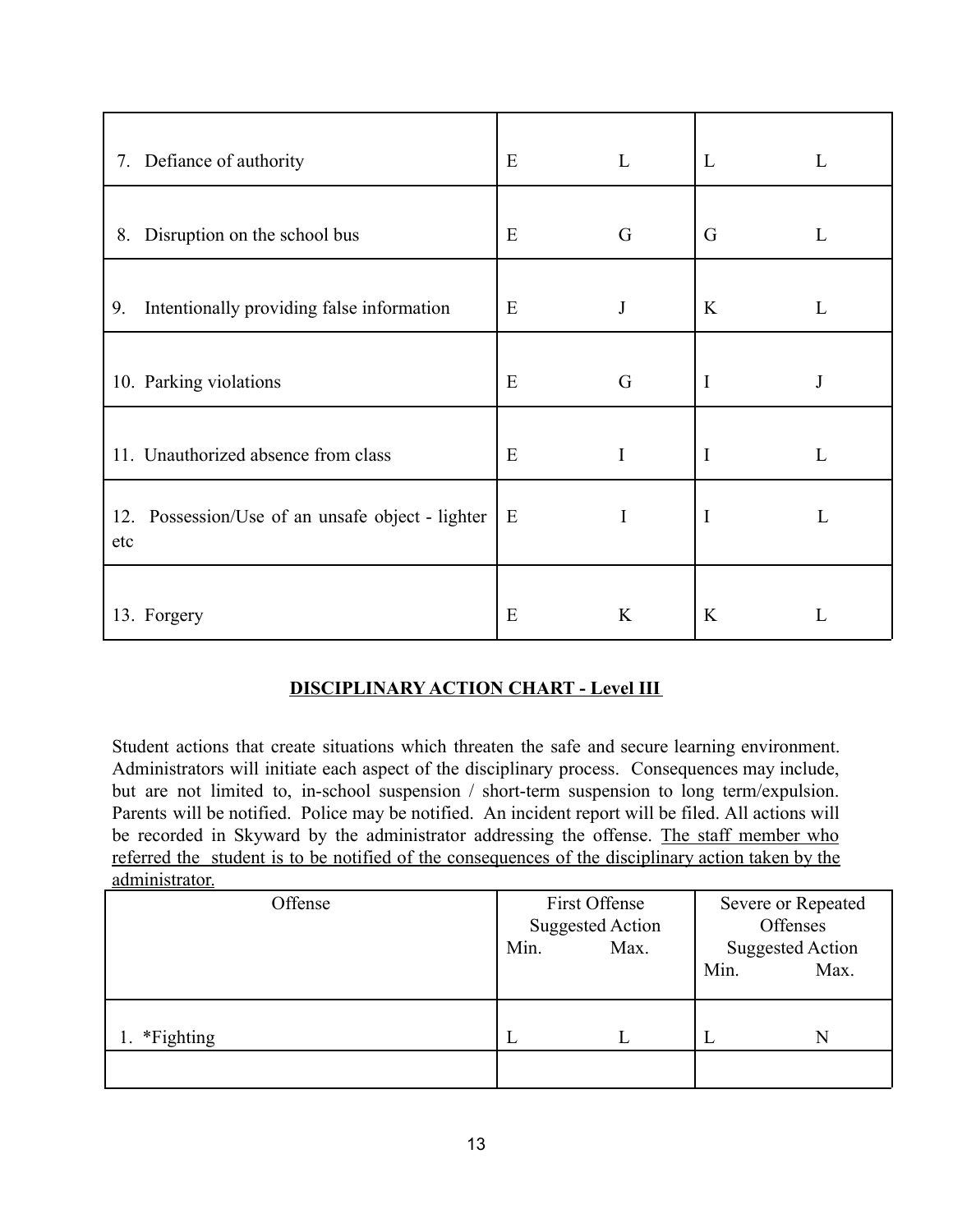| 2. *Vandalism $< $1,500$                                                                                                                 | E            | L | L | N |
|------------------------------------------------------------------------------------------------------------------------------------------|--------------|---|---|---|
| 3. *Stealing, larceny, petty theft, possession of<br>stolen property                                                                     | Ε            | L | L | N |
| 4. *Threats (Including social media)                                                                                                     | Ε            | L | L | N |
| 5. *Trespassing                                                                                                                          | E            | L | L | N |
| 6. *Offensive touching of another person                                                                                                 | Ε            | L | L | N |
| 7. *Sexual Harassment                                                                                                                    | J            | L | L | N |
| 8. *Initiations and hazing                                                                                                               | L            | L | L | N |
| 9.*Possession or use of tobacco products,<br>electronic cigarettes or similar look-alike<br>devices (illegal under the age of 18) Vaping | E            | L | L | N |
| 10.*Possession or use of illegal substances and/or  <br>paraphernalia (to include alcohol)                                               | $\mathsf{L}$ | M | L | N |
| 11. *Possession or use of prescriptions or<br>over-the-counter medications.                                                              | L            | M | L | N |
| 12. *Significant disrespect, use of obscene or<br>profane language (verbal or written) or<br>gestures                                    | H            | L | L | N |
| 13. *Gambling                                                                                                                            | E            | L | L | N |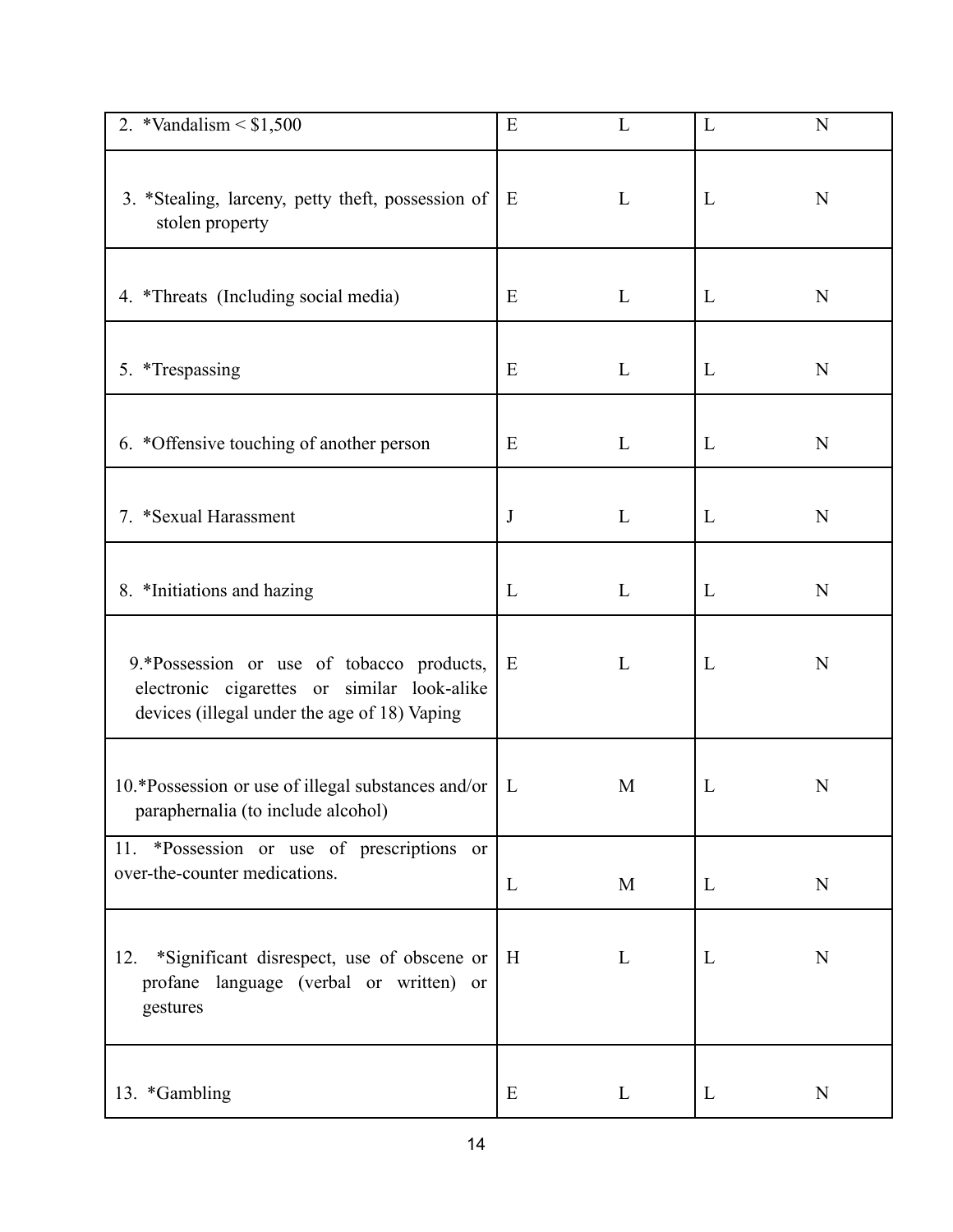| 14. *Computer tampering (alteration of software,<br>improper access or use of Internet, etc.) | H            | L | L | N |
|-----------------------------------------------------------------------------------------------|--------------|---|---|---|
| 15. *Unjustified activation of a fire alarm                                                   | I            | L | L | N |
| *Chemical repellents (possession,<br>16.<br>1st<br>offense, use is reported)                  | 1            | L | L | N |
| 17.<br>*False<br>accusation/threats/intimidation/bullying                                     | L            |   | L | N |
| 18. *Possession/use of unsafe objects <i>i.e.</i> pocket<br>knife etc.                        | $\mathbf{I}$ |   | L | N |

\*City Police and SMSD Police must be notified of any violation of the law or potential violation.

## **DISCIPLINARY ACTION CHART - LEVEL IV**

Student violations of laws and board policies that have caused harm to individuals, damage to the facility, or jeopardize the safety of the student body or employees. Administrator must complete and submit an Incident Report. Parents and police will be notified. All actions will include short term suspension through expulsion and will be recorded in Skyward by the administrator addressing the offense. An Incident Report must be completed when police are notified. The staff member who referred the student is to be notified of the consequences of the disciplinary action taken by the administrator.

| Offense | <b>Suggested Action</b> |      |
|---------|-------------------------|------|
|         | Min.                    | Max. |
|         |                         |      |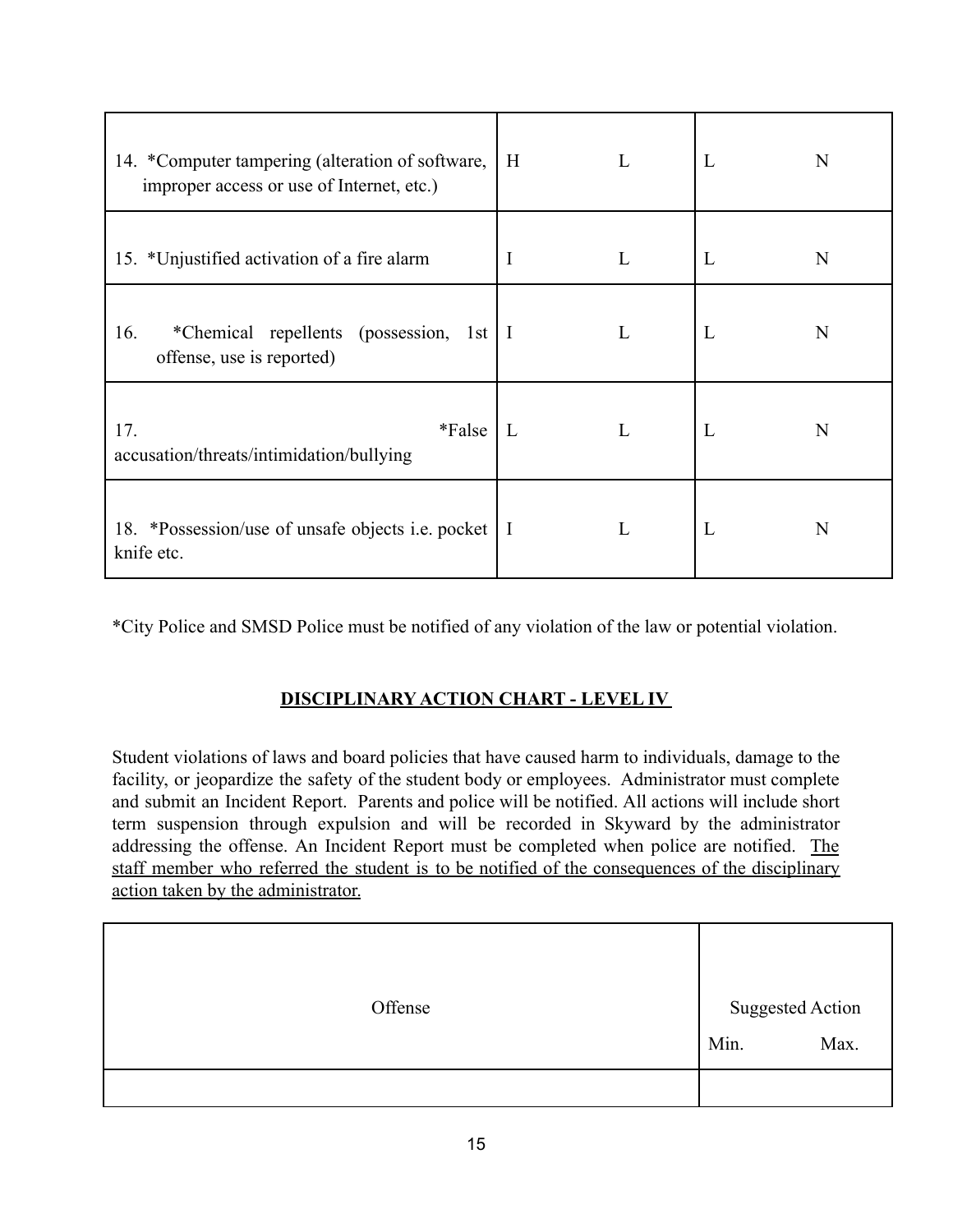| 1. *Distribution of illegal drugs (including alcohol), prescription<br>medication, or controlled substances                   | M            | N           |
|-------------------------------------------------------------------------------------------------------------------------------|--------------|-------------|
| 2. *Distribution of non-prescription medication,                                                                              | I            | N           |
| *Distribution of tobacco products, electronic cigarettes or similar<br>3.<br>look-alike devices (illegal under the age of 18) | $\mathbf{L}$ | N           |
| 4. *Extortion                                                                                                                 | $\Gamma$     | N           |
| 5. *Battery (Physical Contact)                                                                                                | L            | N           |
| 6. *Dangerous Weapons - possession, use or threat (guns, look-alike guns,<br>knives, etc.)                                    | M            | N           |
| 7. *Explosives (Destruction of property or bodily harm)                                                                       | L            | N           |
| 8. *Bomb scare                                                                                                                | L            | N           |
| 9. *Significant destruction of property > \$1,500                                                                             | M            | N           |
| 10. * Arson                                                                                                                   | L            | $\mathbf N$ |
| 11. *Sexual acts                                                                                                              | $\mathbf{L}$ | N           |
| 12. *Inciting or participating in major student disorder                                                                      | L            | N           |
| 13. *Computer hacking (illegal access of records, grades, etc.)                                                               | L            | N           |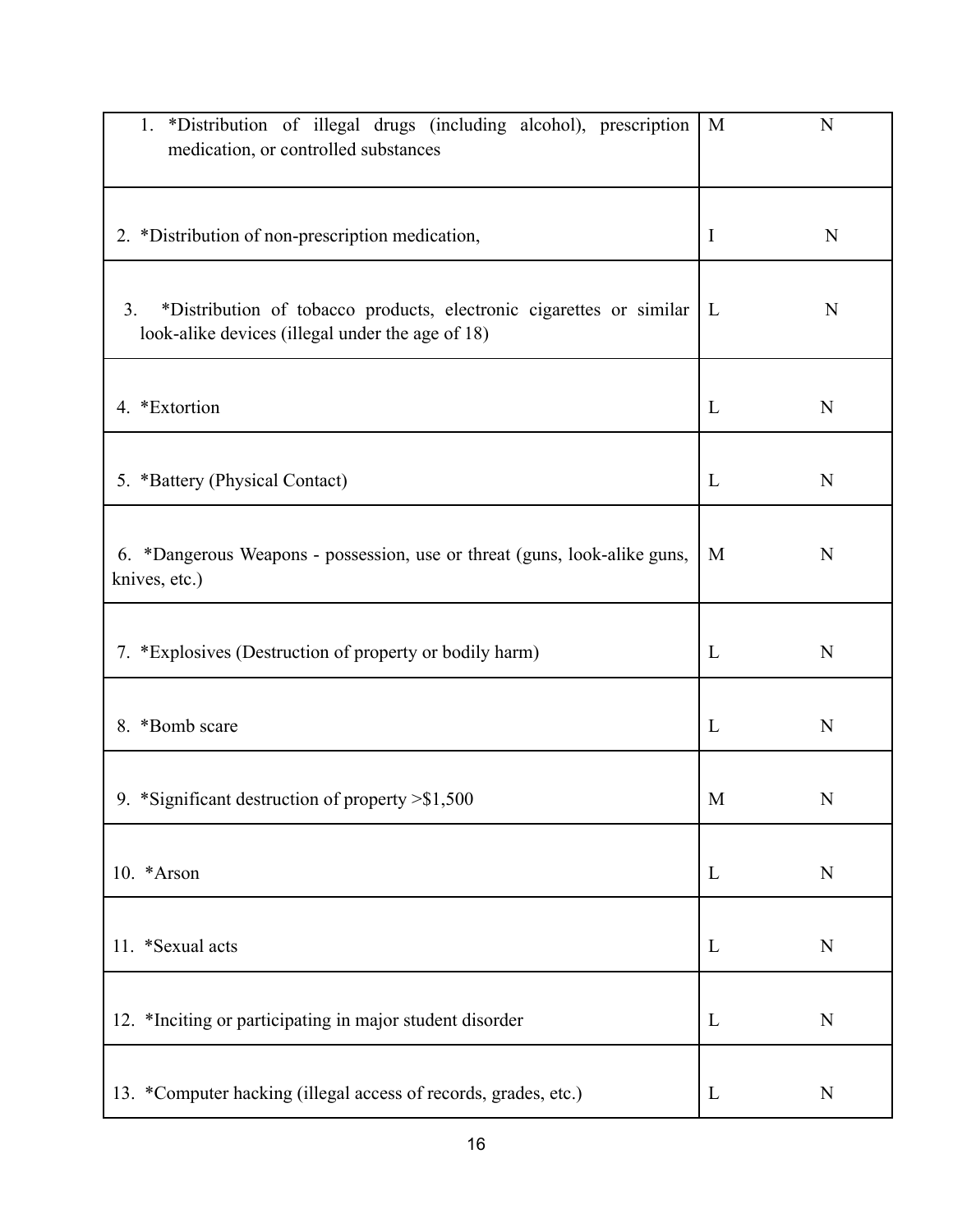| 14. *Criminal and/or terrorist threat |  |
|---------------------------------------|--|
| 15. *Gang Activity                    |  |

\*City Police and SMSD must be notified of any violation of the law or potential violation.

#### **CHILD ABUSE**

Kansas law requires school personnel suspecting child abuse to report the concern to the Division of Children and Family Services (800-922-5330). A log of the call should be maintained and the building administrator informed.

#### **DANGEROUS WEAPONS GUIDELINES**

No student or visitor to any Shawnee Mission School District property, or school-sponsored function regardless where held, may possess, transport, display, offer for sale, barter, use, threaten to use, or exchange any gun, bomb, other dangerous weapon, or any object that might have a reasonable "look-alike" resemblance to a dangerous weapon. A dangerous weapon may be defined as: "Any object which may cause a serious injury or fatal wound."

In the event a student of the district or a visitor is found to be in violation of this guideline, the school administration shall notify the police department. The school administration shall also suspend the student(s) involved and recommend expulsion in accordance with the board of education policies and laws of the state of Kansas.

In addition, any student using any object that could result in a fatal wound or serious injury to persons or property will be subject to this policy.

#### **DRUG USE**

The Shawnee Mission Board of Education, recognizing its responsibility to promote the health, welfare, and safety of the students of Shawnee Mission schools, adopts the following policy to assist in the protection of students from dangers, which result from the abuse of restricted substances:

The possession, use, transfer, or sale of a restricted substance (drugs) as defined by state statutes on public school property at public school activities is expressly prohibited. Any student violating this policy will be suspended or expelled from school.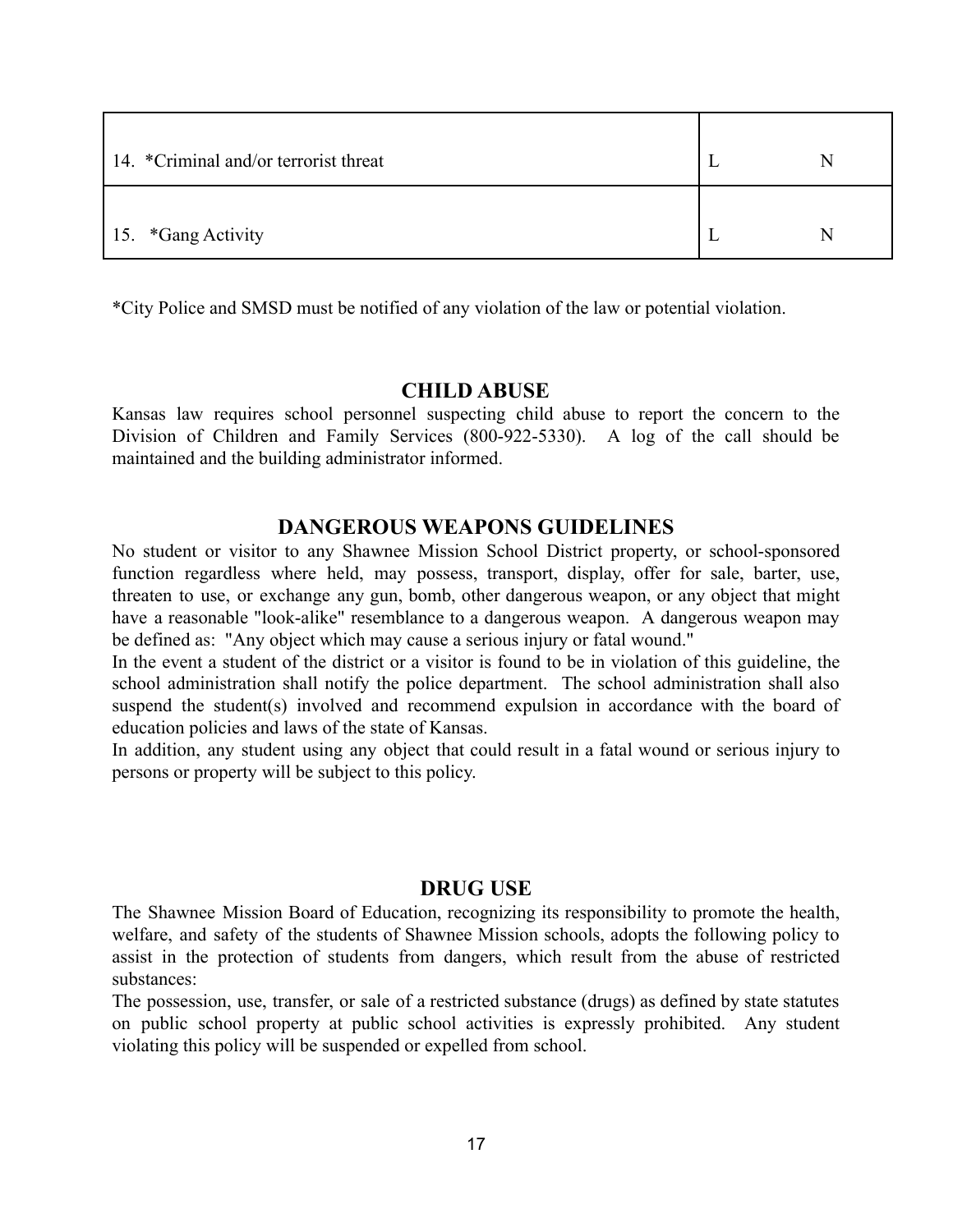## **SAFE SCHOOLS**

It is our goal to provide an emotionally and physically safe environment for each child. Safety expectations will be taught at the beginning of the school year by the principal and the teachers. This information will be reinforced continually. As part of the safety orientation, students will regularly practice fire, tornado, and lockdown drills. We will provide an emotionally safe environment for each student. We will assist our students in understanding that bullying and any kind of harassment will not be tolerated. *If your child has a problem, please let the school know immediately and an appropriate action will be taken.* Students may also use the district-wide bullying app to report incidents or issues.

Please join us in teaching your child about safety in all areas. Review the district policy on student weapons and emergency safety interventions.

#### **WEAPON POSSESSION/USE**

#### **BOE: JCDBB**

A student shall not knowingly possess, handle, or transmit any object that can reasonably be considered a weapon at school, on school property, or at a school-sponsored event. This shall include any weapon, any item being used as a weapon or destructive device, or any facsimile of a weapon.

#### **Weapons and Destructive Devices**

As used in this policy, the term "weapon and/or destructive device" shall include, but shall not be limited to:

**·** any weapon which will or is designed to or may readily be converted to expel a projectile by the action of an explosive;

· the frame or receiver of any weapon described in the preceding example;

· any firearm muffler or firearm silencer;

· Any explosive, incendiary, or poison gas bomb, grenade, rocket having a propellant charge of more than four ounces, missile having an explosive or incendiary charge of more than 1/4 ounce, mine, or similar device;

· any weapon which will, or which may be readily converted to, expel a projectile by the action of an explosive or other propellant and which has any barrel with a bore of more than 1/2 inch in diameter;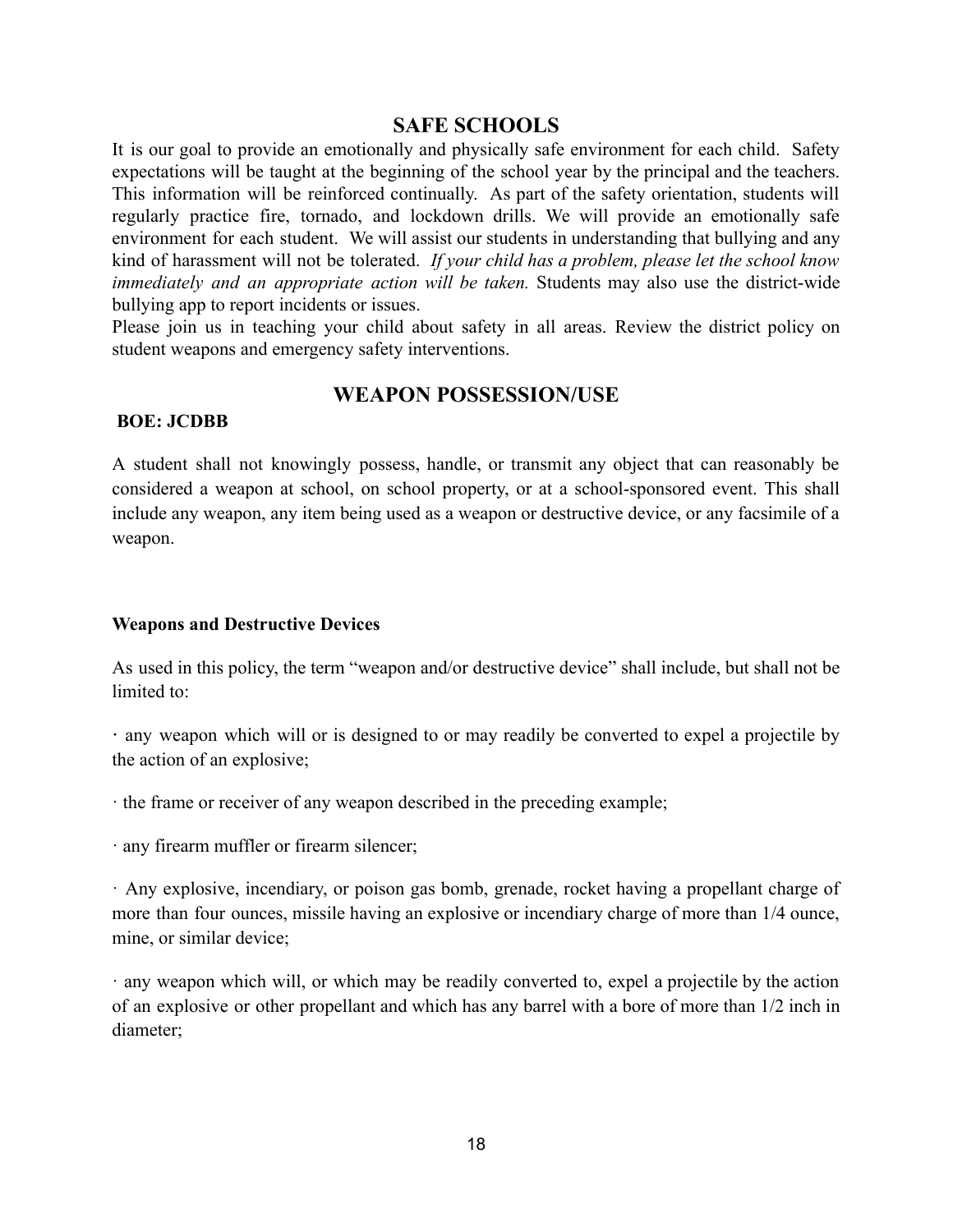· any combination of parts either designed or intended for use in converting any device into a destructive device described in the two immediately preceding examples and from which a destructive device may be readily assembled;

· any bludgeon, sand club, metal knuckles, or throwing star;

· any knife, commonly referred to as a switchblade, which has a blade that opens automatically by hand pressure applied to a button, spring, or other device in the handle of the knife or any knife having a blade that opens, falls, or is ejected into position by the force of gravity or by an outward, downward, or centrifugal thrust or movement;

· any electronic device designed to discharge immobilizing levels of electricity, commonly known as a stun gun.

#### **Penalties for Weapon Violations**

Possession of a weapon and/or destructive device listed under the "Weapons and Destructive Devices" heading of this policy shall result in expulsion from school for a period of one calendar year, except the superintendent may recommend this expulsion be modified on a case-by-case basis.

Possession of, handling of, and/or transmitting a weapon of a type other than described under the "Weapons and Destructive Devices" heading above, an item being used as a weapon or destructive device, or a facsimile of a weapon may result in disciplinary action up to and including suspension and/or expulsion. Expulsion hearings for weapons violations shall be conducted by the superintendent or the superintendent's designee.

Students violating this policy shall be reported to the appropriate law enforcement agency(ies) and, if a juvenile, to the Kansas Department of Children and Families or the Commissioner of Juvenile Justice.

Notwithstanding any other language to the contrary, it shall not be a violation of this policy for a student enrolled in Navy Junior Reserve Officers Training Corps (NJROTC) to possess NJROTC equipment for the purposes of participating in adult-supervised NJROTC activities.

## **EMERGENCY SAFETY INTERVENTIONS**

## **BOE: GAAF**

Seclusion and restraint shall be used only when a student's conduct necessitates the use of an emergency safety intervention as defined below. The board of education encourages all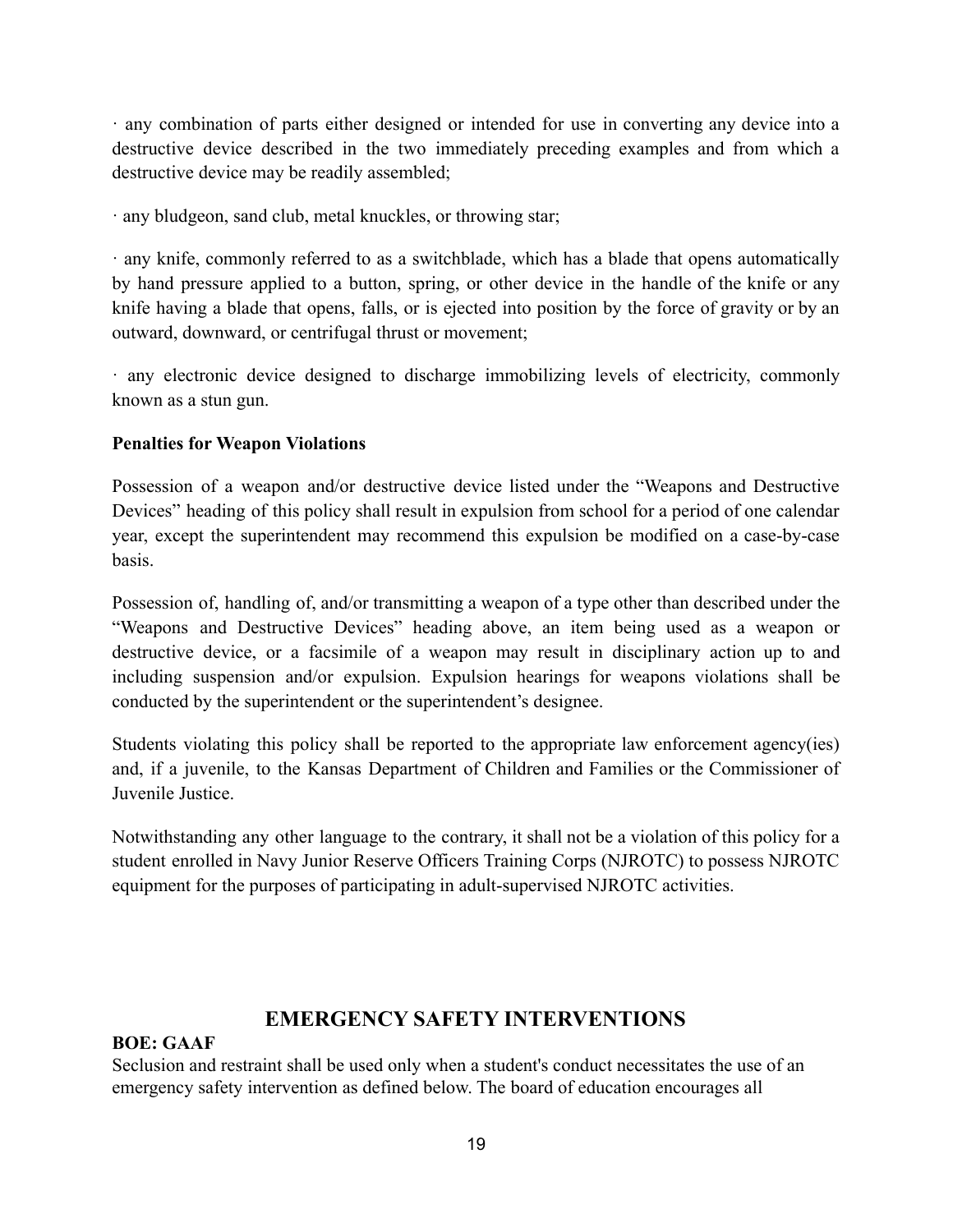employees to utilize other behavioral management tools, including prevention techniques, de-escalation techniques, and positive behavioral intervention strategies.

This policy shall be made available on the district website with links to the policy available on any individual school pages. In addition, this policy shall be included in at least one of the following: each school's code of conduct, school safety plan, or student handbook. Notice of the online availability of this policy shall be provided to parents during enrollment each year.

#### **Definitions**

"Campus police officer" means a school security officer designated by the board of education of any school district pursuant to K.S.A. 72-8222, and amendments thereto.

"Chemical Restraint" means the use of medication to control a student's violent physical behavior or restrict a student's freedom of movement.

"Emergency Safety Intervention" is the use of seclusion or physical restraint, but does not include physical escort or the use of time-out.

"Incident" means each occurrence of the use of an emergency safety intervention.

"Law enforcement officer" and "police officer" mean a full-time or part-time salaried officer or employee of the state, a county, or a city, whose duties include the prevention or detection of crime and the enforcement of criminal or traffic law of this state of any Kansas municipality. This term includes a campus police officer.

"Legitimate law enforcement purpose" means a goal within the lawful authority of an officer that is to be achieved through methods or conduct condoned by the officer's appointing authority.

"Mechanical Restraint" means any device or object used to limit a student's movement.

"Parent" means: (1) a natural parent; (2) an adoptive parent; (3) a person acting as a parent as defined in K.S.A. 72-1046(d)(2), and amendments thereto; (4) a legal guardian; (5) an education advocate for a student with an exceptionality; (6) a foster parent, unless the student is a child with an exceptionality; or (7) a student who has reached the age of majority or is an emancipated minor.

"Physical Escort" means the temporary touching or holding the hand, wrist, arm, shoulder, or back of a student who is acting out for the purpose of inducing the student to walk to a safe location.

"Physical Restraint" means bodily force used to substantially limit a student's movement, except that consensual, solicited, or unintentional contact and contact to provide comfort, assistance or instruction shall not be deemed to be physical restraint.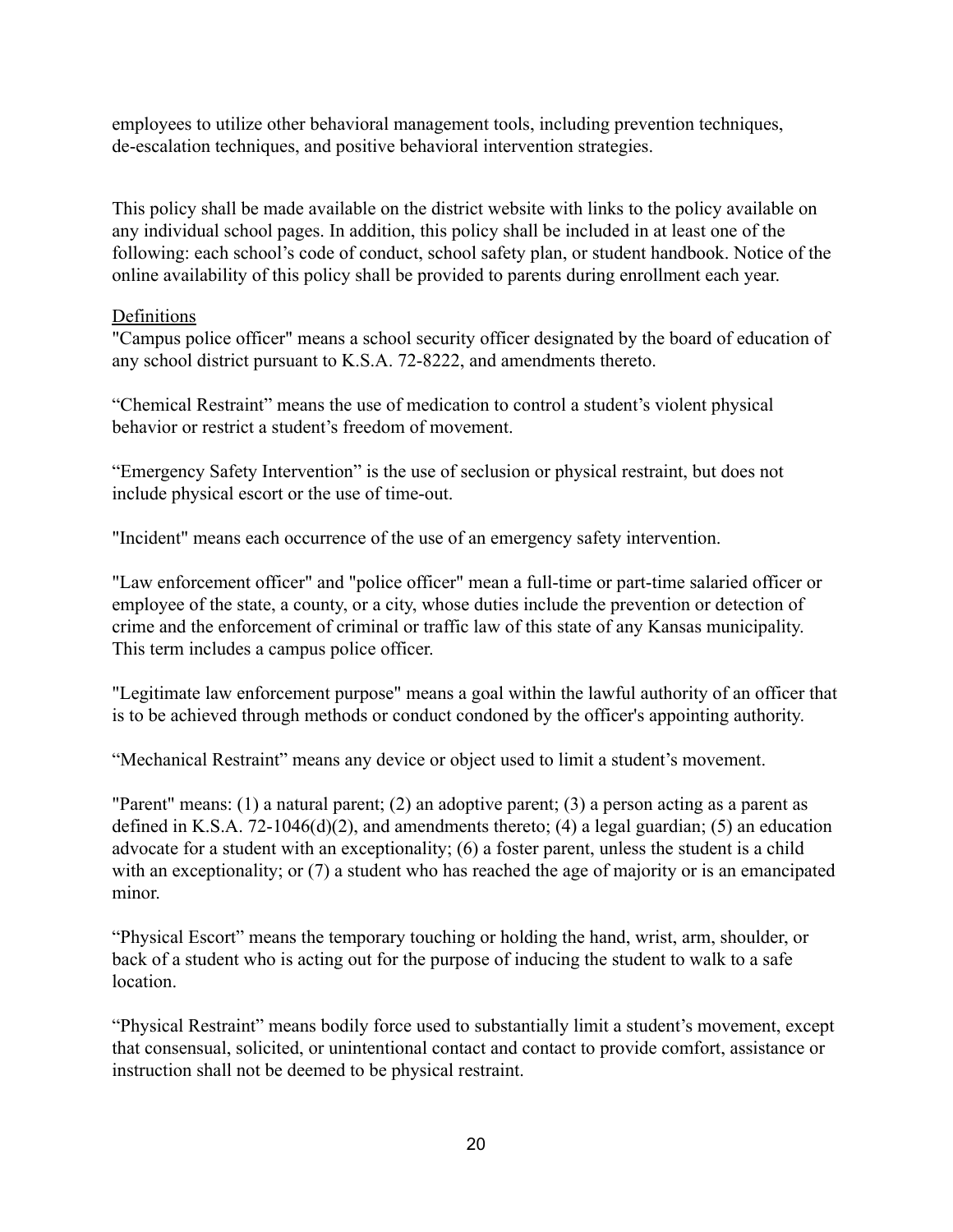"School resource officer" means a law enforcement officer or police officer employed by a local law enforcement agency who is assigned to a district through an agreement between the local law enforcement agency and the district.

"School security officer" means a person who is employed by a board of education of any school district for the purpose of aiding and supplementing state and local law enforcement agencies in which the school district is located, but is not a law enforcement officer or police officer.

"Seclusion" means placement of a student in a location where all of the following conditions are met: (1) the student is placed in an enclosed area by school personnel; (2) the student is purposefully isolated from adults and peers; and (3) the student is prevented from leaving, or reasonably believes that he or she will be prevented from leaving, the enclosed area.

"Time-out" means a behavioral intervention in which a student is temporarily removed from a learning activity without being secluded.

#### Prohibited Types of Restraint

All staff members are prohibited from engaging in the following actions with all students: Using face-down (prone) physical restraint;

- Using face-down (prone) physical restraint;
- Using face-up (supine) physical restraint;
- Using physical restraint that obstructs the student's airway;
- Using physical restraint that impacts a student's primary mode of communication;
- Using chemical restraint, except as prescribed treatments for a student's medical or psychiatric condition by a person appropriately licensed to issue such treatments; and
- Use of mechanical restraint, *except*:
	- o Protective or stabilizing devices required by law or used in accordance with an order from person appropriately licensed to issue the order for the device;
	- o Any device used by a certified law enforcement officers to carry out law enforcement duties; or
	- o Seatbelts and other safety equipment when used to secure students during transportation.

#### Use of Emergency Safety Interventions

ESI shall be used only when a student presents a reasonable and immediate danger of physical harm to such student or others with the present ability to effect such physical harm. Less restrictive alternatives to ESI, such as positive behavior interventions support, shall be deemed inappropriate or ineffective under the circumstances by the school employee witnessing the student's behavior prior to the use of any ESI. The use of ESI shall cease as soon as the immediate danger of physical harm ceases to exist. Violent action that is destructive of property may necessitate the use of an ESI. Use of an ESI for purposes of discipline, punishment or for the convenience of a school employee shall not meet the standard of immediate danger of physical harm.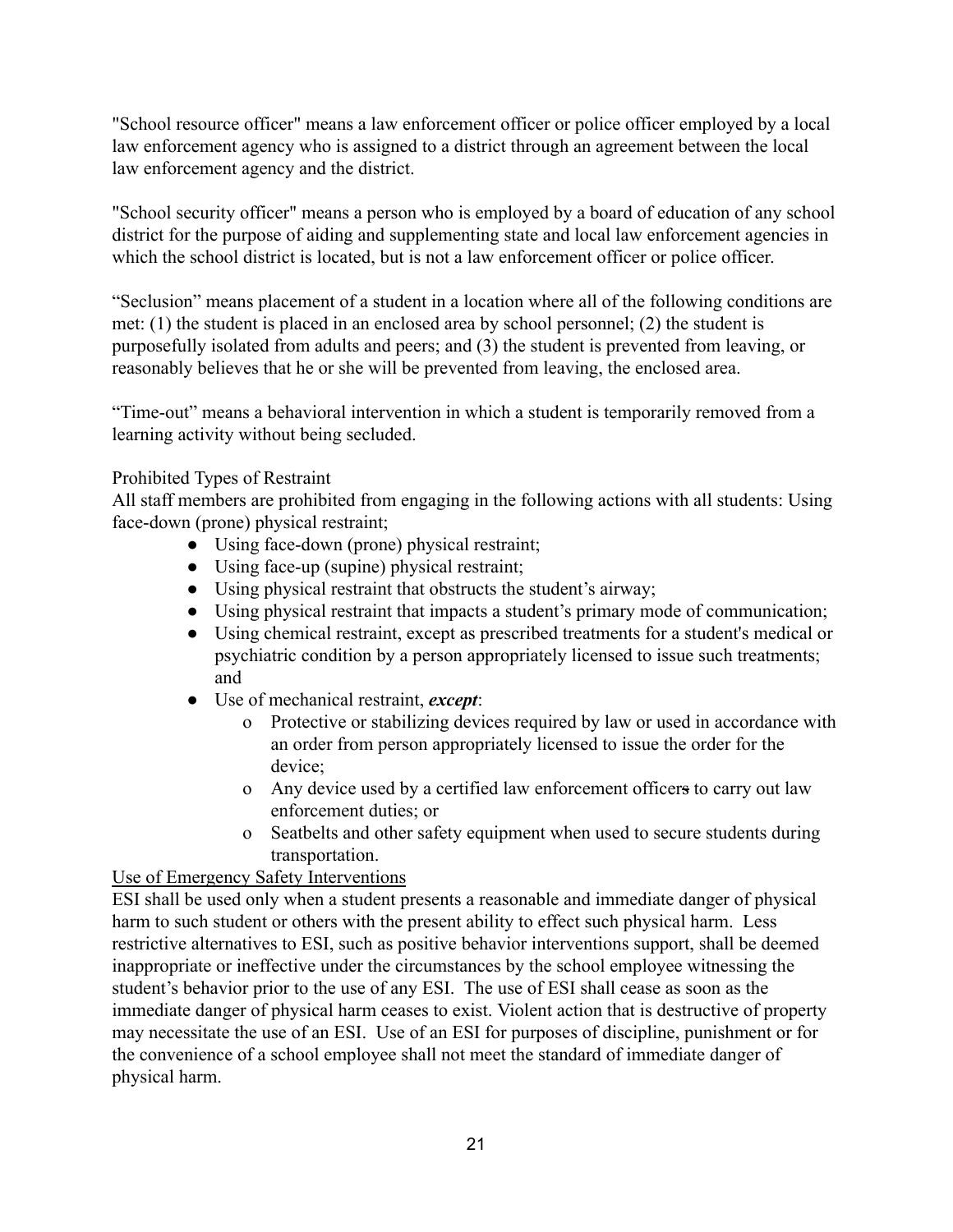#### ESI Restrictions

A student shall not be subjected to ESI if the student is known to have a medical condition that could put the student in mental or physical danger as a result of ESI. The existence of such medical condition must be indicated in a written statement from the student's licensed health care provider, a copy of which has been provided to the school and placed in the student's file.

Such written statement shall include an explanation of the student's diagnosis, a list of any reasons why ESI would put the student in mental or physical danger, and any suggested alternatives to ESI. Notwithstanding the provisions of this subsection, a student may be subjected to ESI, if not subjecting the student to ESI would result in significant physical harm to the student or others.

#### Use of Seclusion

When a student is placed in seclusion, a school employee shall be able to see and hear the student at all times.

All seclusion rooms equipped with a locking door shall be designed to ensure that the lock automatically disengages when the school employee viewing the student walks away from the seclusion room, or in case of emergency, such as fire or severe weather.

A seclusion room shall be a safe place with proportional and similar characteristics as other rooms where students frequent. Such room shall be free of any condition that could be a danger to the student, well-ventilated, and sufficiently lighted.

#### **Training**

All staff members shall be trained regarding the use of positive behavioral intervention strategies, de-escalation techniques, and prevention techniques. Such training shall be consistent with nationally recognized training programs on ESI. The intensity of the training provided will depend upon the employee's position. Administrators, licensed staff members, and other staff deemed most likely to need to restrain a student will be provided more intense training than staff who do not work directly with students in the classroom. District and building administration shall make the determination of the intensity of training required by each position.

Each school building shall maintain written or electronic documentation regarding the training that was provided and a list of participants, which shall be made available for inspection by the state board of education upon request.

#### Notification and Documentation

The principal or designee shall notify the parent, the same day as an incident. The same-day notification requirement of this subsection shall be deemed satisfied if the school attempts at least two methods to contact the parent. A parent may designate a preferred method of contact to receive the same-day notification. Also, a parent may agree, in writing, to receive only one same-day notification from the school for multiple incidents occurring on the same day.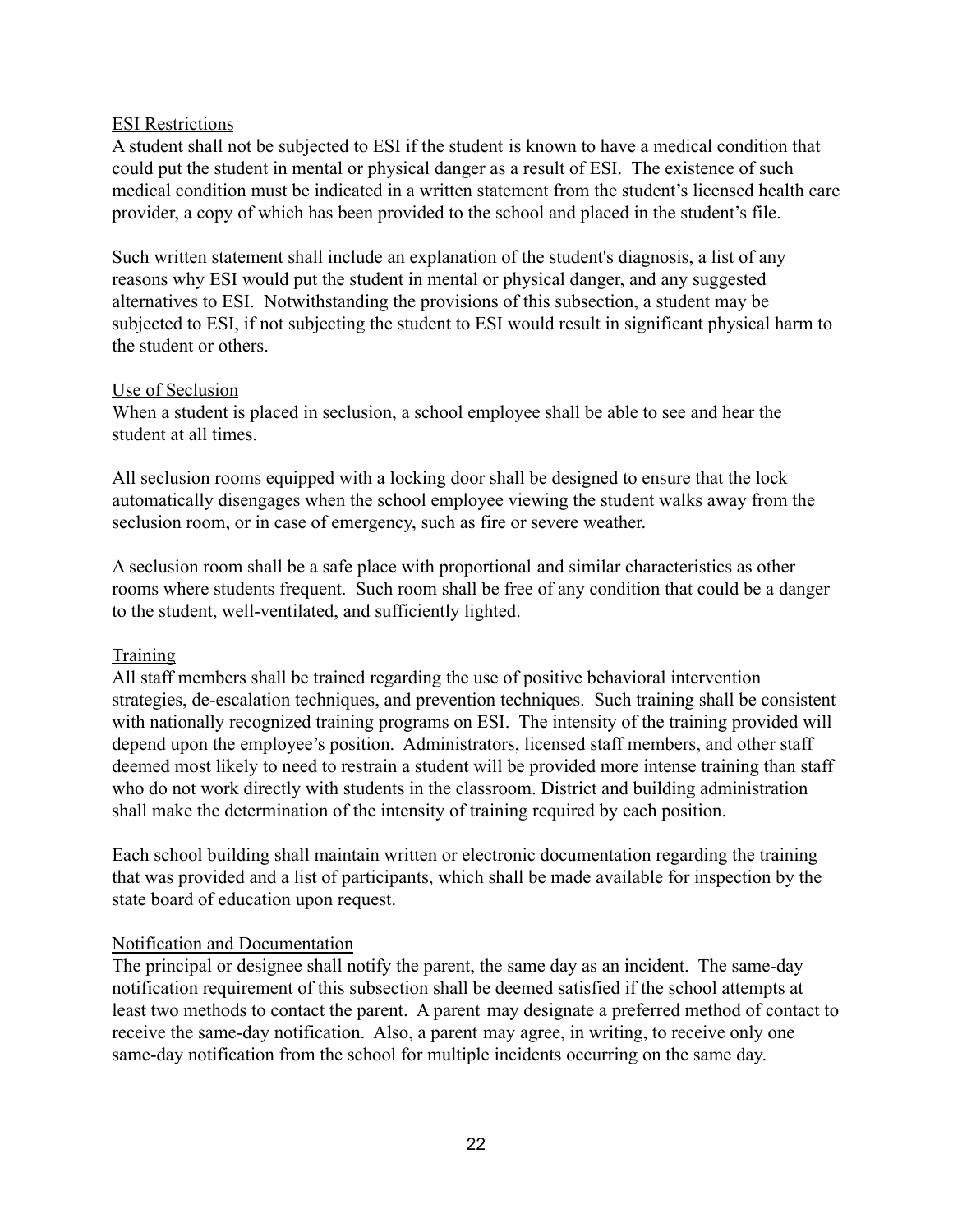Documentation of the ESI used shall be completed and provided to the student's parents no later than the school day following the day of the incident. Such written documentation shall include: (A) The events leading up to the incident; (B) student behaviors that necessitated the ESI; (C) steps taken to transition the student back into the educational setting; (D) the date and time the incident occurred, the type of ESI used, the duration of the ESI, and the school personnel who used or supervised the ESI; (E) space or an additional form for parents to provide feedback to comments to the school regarding the incident; (F) a statement that invites and strongly encourages parents to schedule a meeting to discuss the incident and how to prevent future incidents; and (G) email and phone information for the parent to contact the school to schedule the ESI meeting. Schools may group incidents together when documenting the items in subparagraphs (A), (B) and (C) if the triggering issue necessitating the ESIs is the same.

The parent shall be provided the following information after the first and each subsequent incident during each school year: (1) a copy of this policy which indicates when ESI can be used; (2) a flyer on the parent's rights; (3) information on the parent's right to file a complaint through the local dispute resolution process (which is set forth in this policy) and the complaint process of the state board of education; and (4) information that will assist the parent in navigating the complaint process, including contact information for Families Together and the Disability Rights Center of Kansas. Upon the first occurrence of an incident of ESI, the foregoing information shall be provided in printed form or, upon the parent's written request, by email. Upon the occurrence of a second or subsequent incident, the parent shall be provided with a full and direct website address containing such information.

Law Enforcement, School Resource, and Campus Security Officers

Campus police officers and school resource officers shall be exempt from the requirements of this policy when engaged in an activity that has a legitimate law enforcement purpose. School security officers shall not be exempt from the requirements of this policy.

If a school is aware that a law enforcement officer or school resource officer has used seclusion, physical restraint, or mechanical restraint on a student, the school shall notify the parent the same day using the parent's preferred method of contact. A school shall not be required to provide written documentation to a parent, as set forth above, regarding law enforcement use of an emergency safety intervention, or report to the state department of education any law enforcement use of an emergency safety intervention. For purposes of this subsection, mechanical restraint includes, but is not limited to, the use of handcuffs.

#### Documentation of ESI Incidents

Except as specified above with regard to law enforcement or school resource officer use of emergency safety interventions, each building shall maintain documentation any time ESI is used with a student. Such documentation must include all of the following:

- Date and time of the ESI,
- Type of ESI,
- Length of time the ESI was used,
- School personnel who participated in or supervised the ESI**,**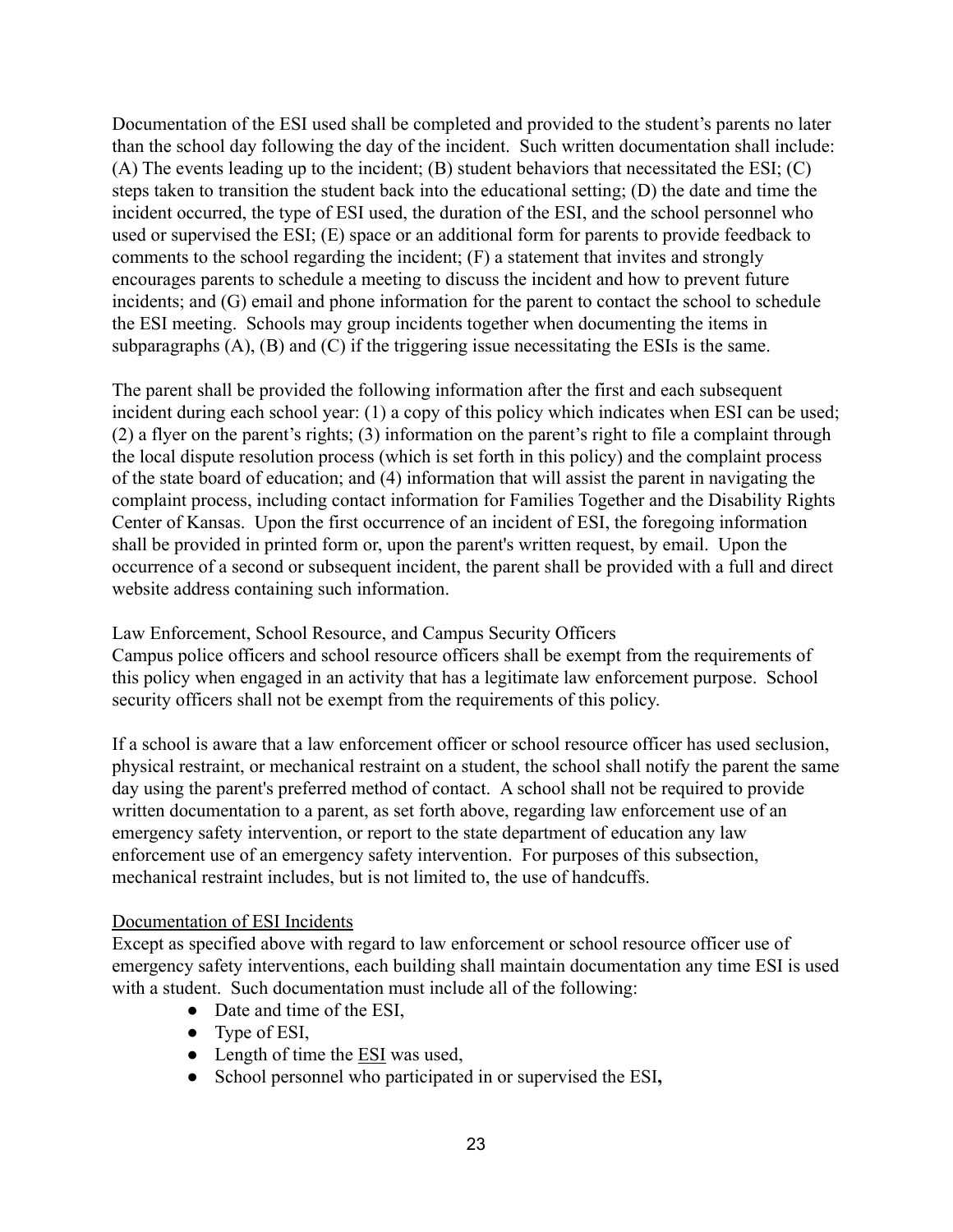- Whether the student had an individualized education program at the time of the incident,
- Whether the student had a section 504 plan at the time of the incident, and whether the student had a behavior intervention plan at the time of the incident.

All such documentation shall be provided to the building principal, who shall be responsible for providing copies of such documentation to the superintendent or the superintendent's designee on at least a biannual basis. At least once per school year, each building principal or designee shall review the documentation of ESI incidents with appropriate staff members to consider the appropriateness of the use of ESI in those instances.

#### Reporting Data

District administration shall report ESI data to the state department of education as required.

#### Parent Right to Meeting on ESI Use

After each incident, a parent may request a meeting with the school to discuss and debrief the incident. A parent may request such meeting verbally, in writing, or by electronic means. A school shall hold a meeting requested under this subsection within 10 school days of the parent's request. The focus of any such meeting shall be to discuss proactive ways to prevent the need for emergency safety interventions and to reduce incidents in the future.

For a student with an IEP or a section 504 plan such student's IEP team or section 504 plan team shall discuss the incident and consider the need to conduct a functional behavioral assessment, develop a behavior intervention plan or amend the behavior intervention plan if already in existence.

For a student with a section 504 plan, such student's section 504 plan team shall discuss and consider the need for a special education evaluation. For students who have an individualized education program and are placed in a private school by a parent, a meeting called under this subsection shall include the parent and the private school, who shall consider whether the parent should request an individualized education program team meeting. If the parent requests an individualized education program team meeting, the private schools shall help facilitate such meeting.

For a student without an IEP or section 504 plan the school staff and the parent shall discuss the incident and consider the appropriateness of a referral for a special education evaluation, the need for a functional behavioral assessment, or the need for a behavior intervention plan. Any such meeting shall include the student's parent, a school administrator for the school the student attends, one of the student's teachers, a school employee involved in the incident, and any other school employees designated by the school administrator as appropriate for such meeting.

The student who is the subject of such meetings shall be invited to attend the meeting at the discretion of the parent. The time for calling such a meeting may be extended beyond the 10-day limit if the parent of the student is unable to attend within that time period. Nothing in this section shall be construed to prohibit the development and implementation of a functional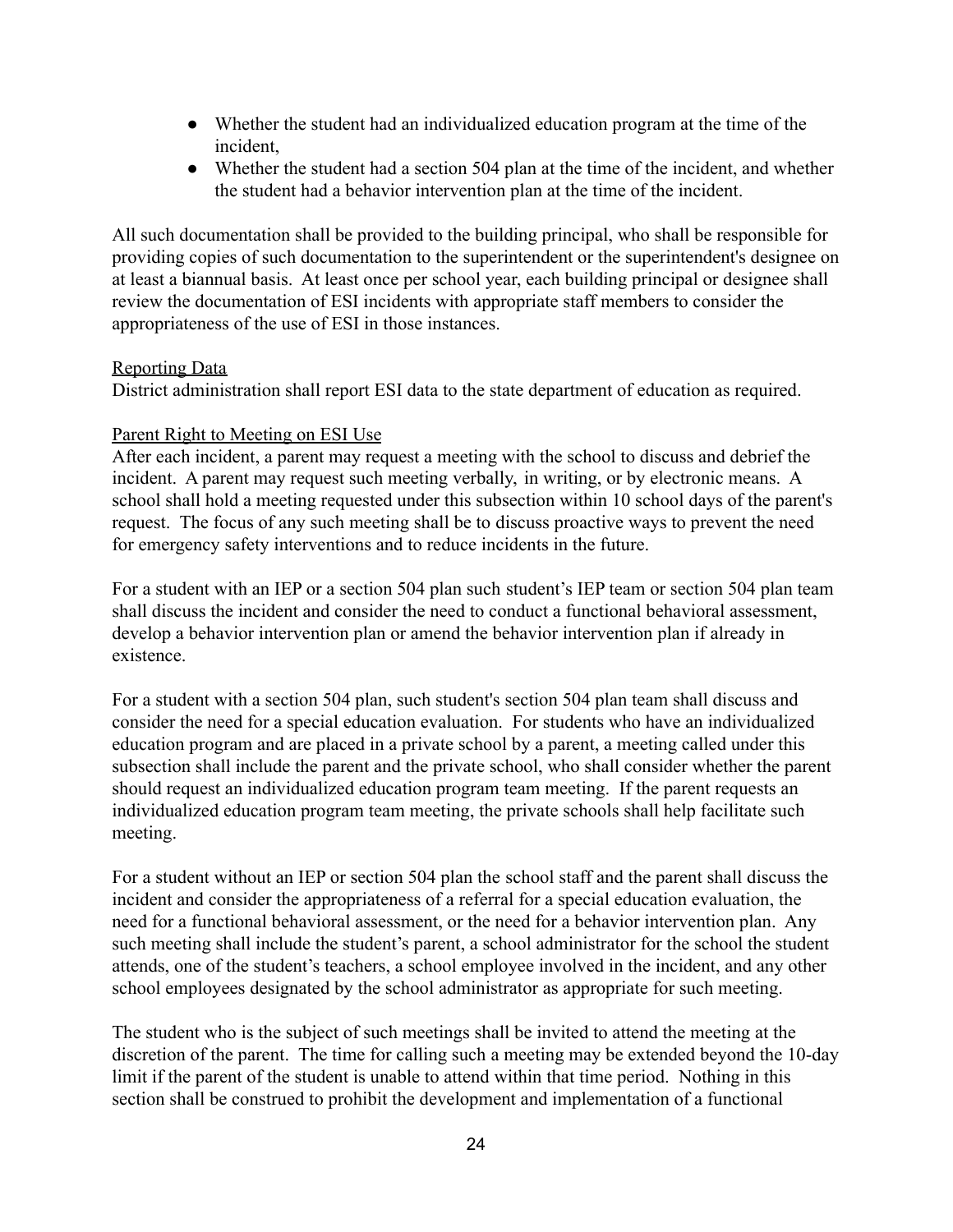behavior assessment or a behavior intervention plan for any student if such student would benefit from such measures.

#### Local Dispute Resolution Process

If a parent believes that an emergency safety intervention has been used on the parent's child in violation of state law or board policy, the parent may file a complaint as specified below.

The board of education encourages parents to attempt to resolve issues relating to the use of ESI informally with the building principal and/or the superintendent before filing a formal complaint with the board. Once an informal complaint is received, the administrator handling such complaint shall investigate such matter, as deemed appropriate by the administrator. In the event that the complaint is resolved informally, the administrator must provide a written report of the informal resolution to the superintendent and the parents and retain a copy of the report at the school. The superintendent will share the informal resolution with the board of education and provide a copy to the state department of education.

If the issues are not resolved informally with the building principal and/or the superintendent, the parents may submit a formal written complaint to the board of education by providing a copy of the complaint to the clerk of the board and the superintendent within thirty (30) days after the parent is informed of the incident.

Upon receipt of a formal written complaint, the board president shall assign an investigator to review the complaint and report findings to the board as a whole. Such investigator may be a board member, a school administrator selected by the board, or a board attorney. Such investigator shall be informed of the obligation to maintain confidentiality of student records and shall report the findings of fact and recommended corrective action, if any, to the board in executive session.

Any such investigation must be completed within thirty (30) days of receipt of the formal written complaint by the board clerk and superintendent. On or before the 30th day after receipt of the written complaint, the board shall adopt written findings of fact and, if necessary, appropriate corrective action. A copy of the written findings of fact and any corrective action adopted by the board shall only be provided to the parents, the school, and the state department of education and shall be mailed to the parents and the state department within 30 days of the board's receipt of the formal complaint.

If desired, a parent may file a complaint under the state board of education administrative review process within thirty (30) days from the date a final decision is issued pursuant to the local dispute resolution process.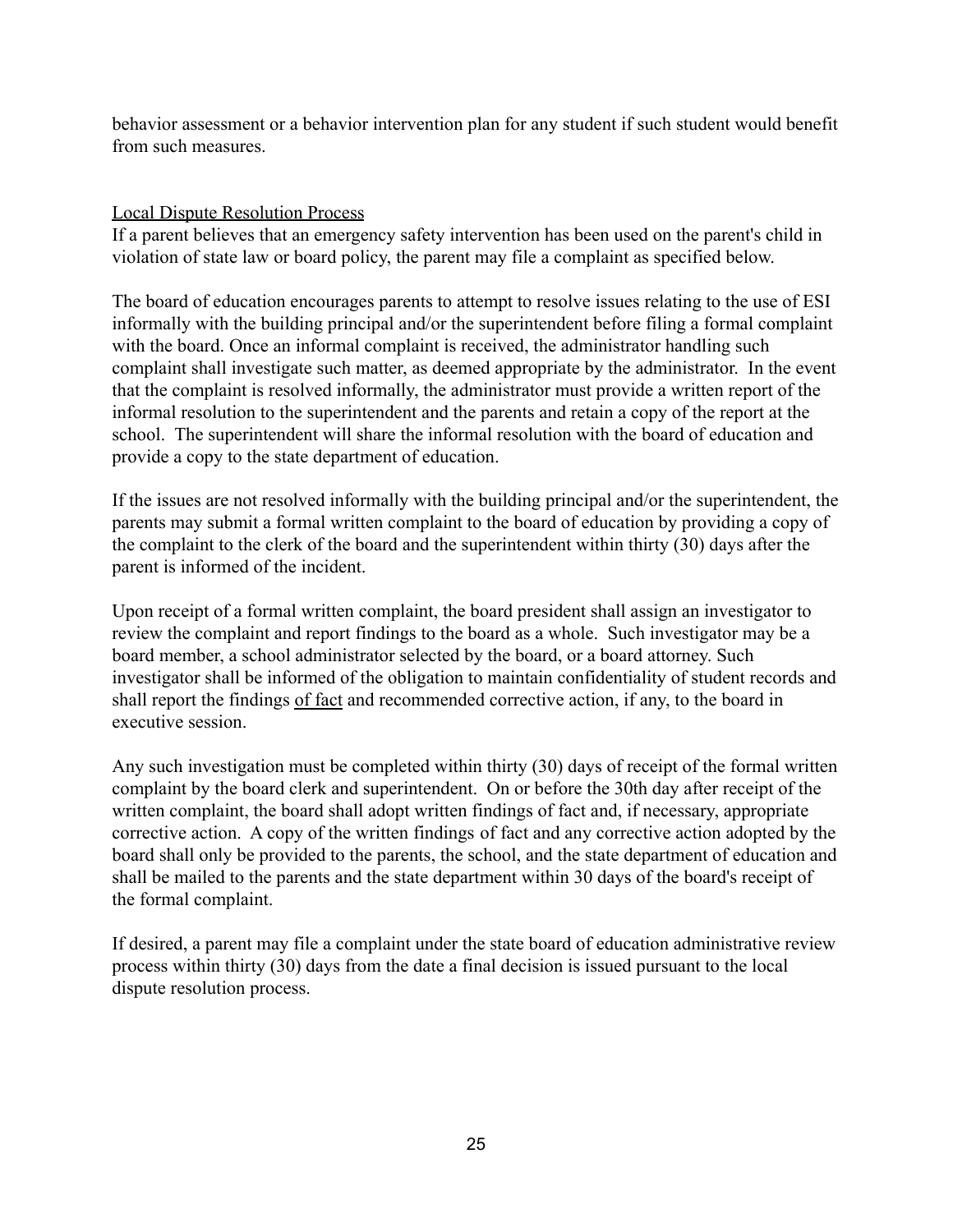#### **DRESS CODE**

If a student's appearance attracts undue attention to the extent that it may become a disruptive factor in the education process, a building administrator will ask the student to make the necessary changes. In the event that the change does not take place in the time allowed, the administrator will prescribe the consequences. Clothing with vulgar, profane, ethnically derogatory messages, pictures, symbols, or depictions of gangs, illegal substances, or alcoholic beverages may not be worn. Hats will be worn outside only.

## **FOOD SERVICES**

The food services department provides a variety of healthy food choices to ensure a student's readiness to learn. We are committed to providing high quality, freshly prepared, nutritious food, and personalized service to all students and staff. We offer a nutritious breakfast and lunch daily for your student. The food service staff is trained in food safety and follows strict procedures to ensure safe meals. We are always willing to help in any way that we can.

#### **School Meals**

Breakfast and lunch are available at all schools every day school is in session. Menus for breakfast and lunch are available online at:

https://www.smsd.org/about/departments/food-service. in the Food Services section. All menus are analyzed for nutritional content and meet the USDA guidelines and are age appropriate. New products and menu items are evaluated with student input. Menus include all whole grain rich items, fruit (fresh, frozen or packed in own juice), and 0 trans-fat. We have reduced the sodium and food dyes in our food items and are working toward clean food labels.

At breakfast a student must choose a full portion of at least three items to receive a complete school breakfast and one item must be ½ cup of fruit or juice. Items include: entrée, grain, fruit/juice & milk.

At lunch a student must choose a full portion of at least three of the five components to receive a complete school lunch and at least one component must be a ½ cup fruit or vegetables. Components include: entrée, grain, fruit, vegetable & milk.

#### **Special Diet**

If you have an allergy or specific dietary concerns, contact your school nurse for a medical form to be filled out by your doctor.

#### **SchoolCafé**

Parents may monitor student meal activity through their SchoolCafé accounts. This provides quick and easy access to view account balances at any time, see what items are being purchased, set limits on a la carte purchases, apply for free or reduced meals and view menus with nutrient and allergen information. A username and password is needed for the SchoolCafé set up. The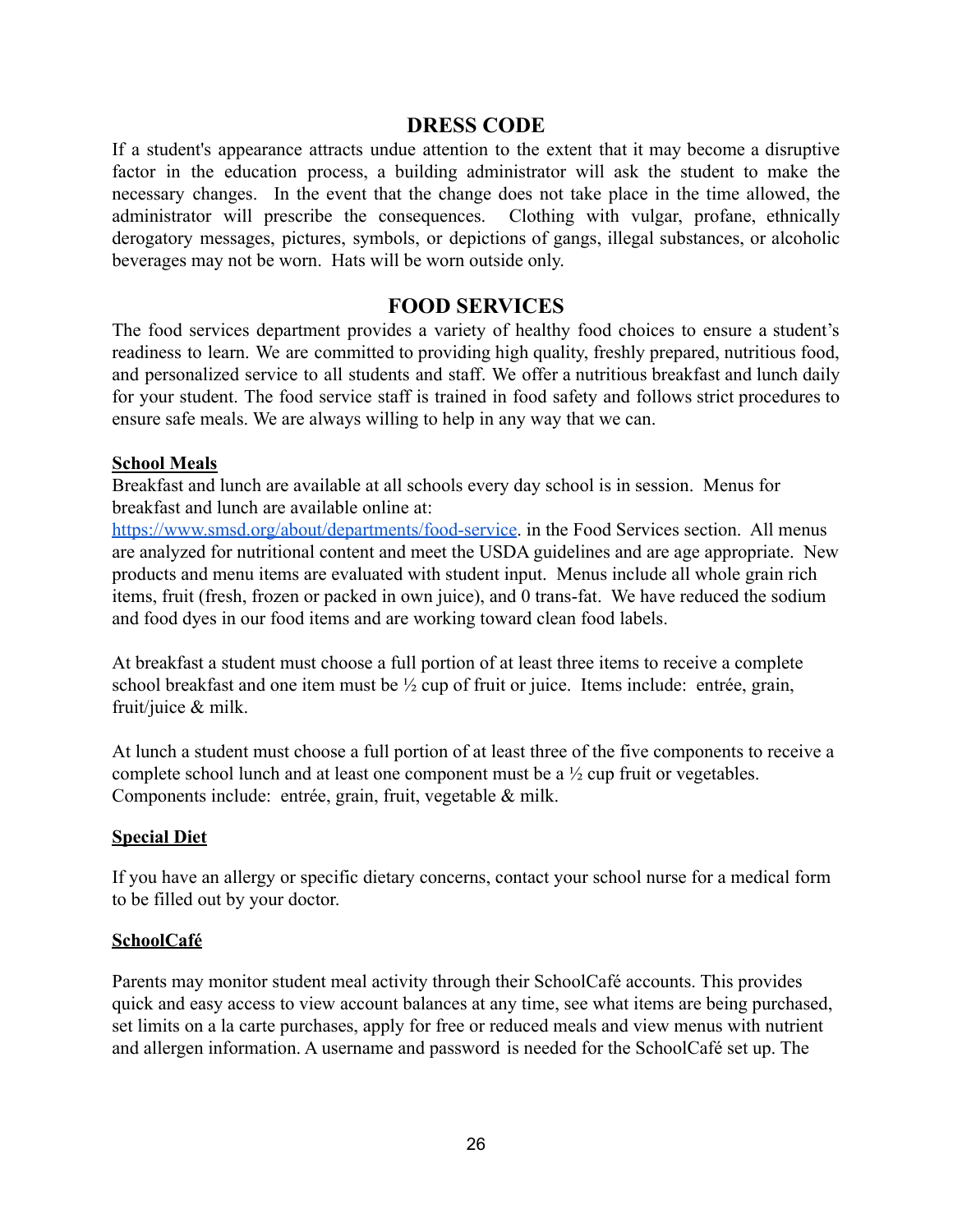account should be set up in parent's name. If the parent does not want their child to purchase anything from food service, they need to contact the food service office.

## **Payments**

Payments can be made by check or cash at the school, or by credit card online through E-Funds (fee) at https://www.smsd.org or by calling the Food Service office with a credit card (no fee). The student may receive one breakfast lunch daily at the student meal price. Second student meals are not allowed. Individual food and beverage items may be purchased at a la carte prices. Students are not permitted to purchase a la carte items if their account is negative.

Students can use their food service account or cash to purchase cafeteria by entering their student ID number on the PIN pad to make the purchase from their account. All students may receive a full breakfast and a full lunch regardless of the money they have in their account. Reminder phone calls will be made when student accounts are running low or are negative. Account balances (positive or negative) will follow the student each year within the district. Students withdrawn from district with a positive account balance will be refunded.

When an account is -\$75.00 food service staff will contact the parent by phone or email alerting them to the situation and let them know that if the account is not paid it will be turned over to the collection agency. As of December 1st and June 1st any account that is -\$75.00 or more a letter will be sent through US Mail to the parents or guardians requesting payment. If payment is not received within 30 days the account will be turned over to the district business office and will be submitted to the district collections agency.

#### **Free/Reduced Meal Program**

#### **Food Service welcomes every student to enjoy FREE school breakfast and lunch for the 2021-22 school year.**

Once again, the United States Department of Agriculture (USDA) has put into effect nationwide waivers allowing school food service departments to continue to serve healthy school meal options free to all students.

#### **There are no Free & Reduced Meal Applications for 2021-22 school year since meals are FREE for all students.**

**Families are encouraged to complete a Household Economic Survey (HES) as part of the Parent Online Verification available on Skyward sometime.** The purpose of the HES form is to assist families and our district in the upcoming year.

- Even though all students will be able to eat breakfast and lunch at no cost this year, the HES form generates additional state funds for our schools.
- If your family qualifies, the district will receive funds to help support programs providing additional support for learners with a variety of needs.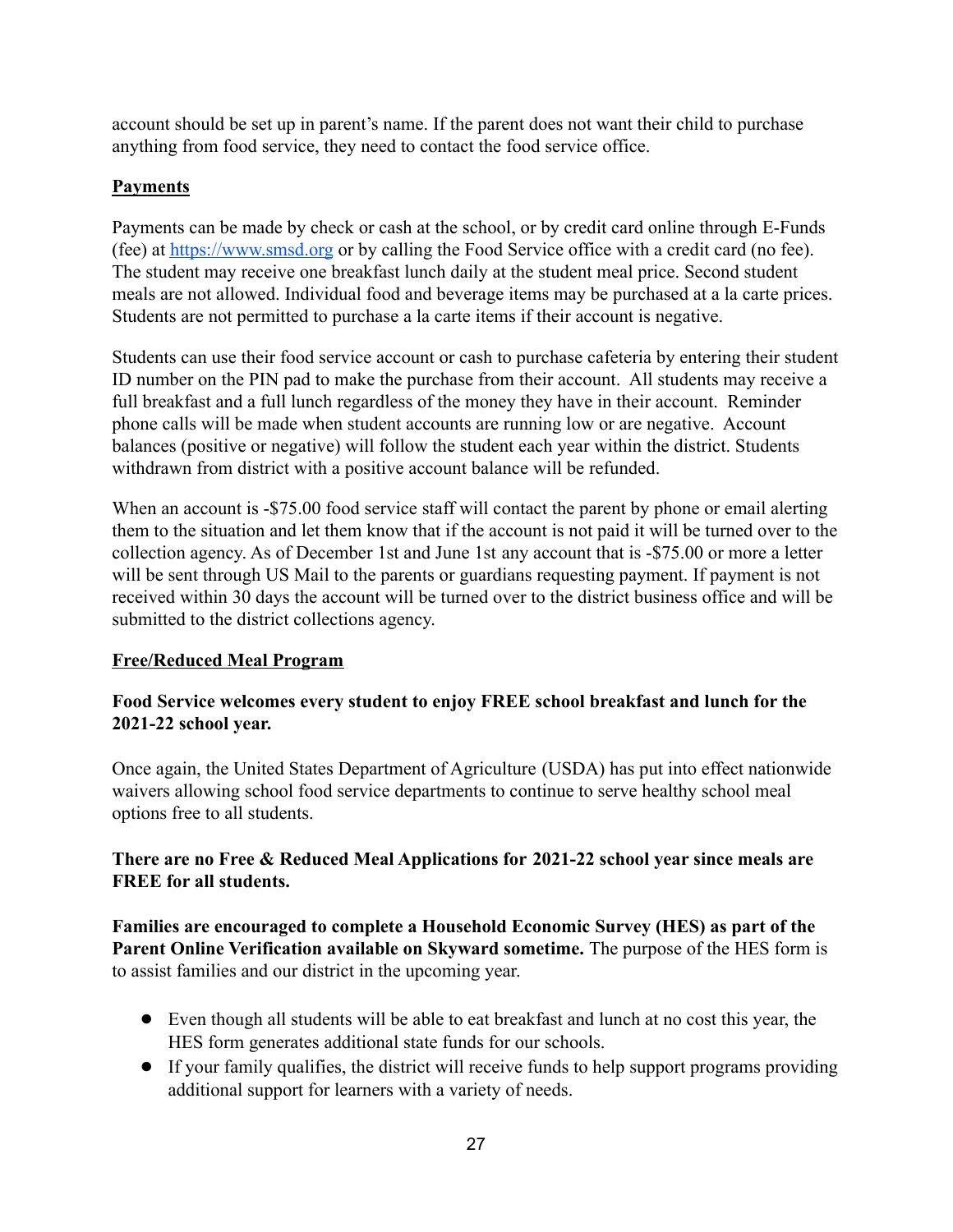- Additionally, qualifying on the HES provides other benefits to families which may include free/reduced transportation fees and preK enrollment. If families do not complete the HES, State funding for our school district may be reduced.
- **Do not complete the HES form if you are Directly Certified to receive free meals.** If you receive state assistance, call the SMSD Food Service office before completing the HES form.

Eligibility determination will be made according to the guidelines established by the Kansas Department of Education. Please contact the SMSD Food Service office with any questions.

Food service information is available on the district's web site at:

https://www.smsd.org/about/departments/food-service.. You are welcome to contact the cafeteria manager of your child's school or to the district food service office at 913-993-9710.

This institution is an equal opportunity provider.

#### **HEALTH SERVICES**

- 1. Each school is served by a full time nurse. If a student is injured or becomes ill at school, parents are notified.
- 2. Kansas law requires that a Certificate of Immunization form be completed for all students. As a substitute for the required Certificate of Immunization, a student may present proof of compliance with one of the alternatives specified by Kansas law. A completed Health History and Emergency Permit form is required at the time of initial enrollment and again at the beginning of grades four, seven, and nine. Physical examinations and dental checkups are recommended. A physical examination will be required of all students eight years old or younger who are entering a Kansas school for the first time.
- 3. All medication is to be kept in the nurse's office. School personnel, including school nurses, are not authorized to dispense any medication, including over-the-counter medication, without written permission from a parent or guardian. Many medications can be given at home before and after school. When this is not possible, medication to be administered at school should be brought directly to the nurse's office and must be accompanied by the following information:
	- (1) PRESCRIPTION MEDICATION

Prescription medications must be sent to school in the original prescription container. The prescription label will serve as the written permission from the doctor. If the doctor has given samples of medicine, then a written note from the doctor is necessary and should include the name of the student, the name of the medication, and the dosage prescribed.

(2) NON-PRESCRIPTION MEDICATION

These medications must be accompanied by a written note from the parent and should state the student's name, the reason for taking the medicine, the time the medication is to be given, the dosage prescribed and the number of days to be administered at school. These medications include over-the-counter allergy medicine, decongestants, cough syrup, ibuprofen (Advil), acetaminophen (Tylenol), cough drops, or other.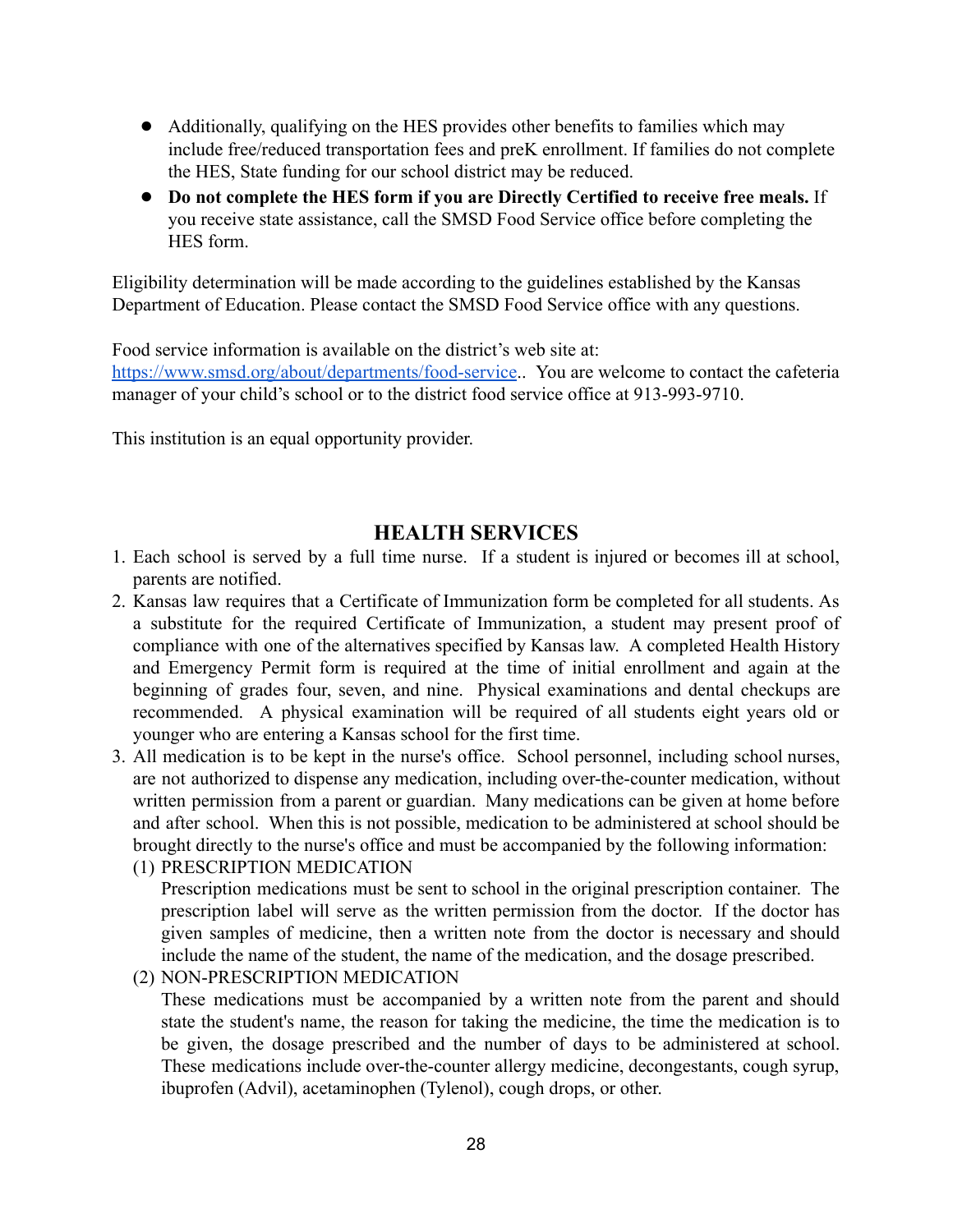- 4. Any student who has a cast, crutches, sutures, or an incapacitating injury must bring a doctor's note detailing the amount of participation in school activities allowed.
- 5. All students are given individual hearing and vision tests at regular intervals during their elementary and secondary years. Parents are notified if the child is in need of additional examinations.
- 6. Parents are encouraged to make appointments for medical and dental services after school hours or on Saturdays.
- 7. Parents are encouraged to contact the school nurse for specific information regarding periods of quarantine for various illnesses.

## **INSTRUCTIONAL PROGRAM**

#### **Information About Your School:**

Each school has a parent handbook. It will provide you with additional information that is specific to your school. During the early part of each year your school will host a Back-To-School night. At this meeting you will learn about the curriculum and requirements of each grade level. Please plan to attend this meeting. If you cannot attend, contact your school in order to receive the information.

**Field Trips:** Field trips help students expand their educational experiences. Such trips are usually made by school bus within the Greater Kansas City area. Parents will receive written information as to the nature, time, cost, and location of the trip. **Written parent permission is required before a student may participate.**

**Promotion, Retention, and Acceleration:** The rate of a child's progress through the school program is based upon his/her unique needs. The decision to promote, to retain, or to accelerate students is based on consideration of all facets of child development. Specific procedures will be followed when retaining or accelerating students. Parents will be involved in this process.

**Special Education:** Special education offers a range of services designed to meet the individual needs of exceptional students. Special programs throughout the district serve the students through written individual education programs (IEP's) that include specific goals and objectives. Each school in the district has a multi-tiered system of supports by which the school and parent problem solves to meet the needs of students. Students who qualify for a special education program through this process will receive services as needed. Parents are involved in the process and the writing of the individual educational plan. Parents must give consent before placement in special education programs can be made.

**Textbook Fees:** Textbook fees are assessed per board decision each year. Students are responsible for the care of books and are assessed for lost or damaged books.

## **INSURANCE**

The district does not carry health or accident insurance for students. An optional accident insurance plan is available through a private company at a nominal fee. Information about this plan is sent home in the fall and is made available to new students at the time of their enrollment.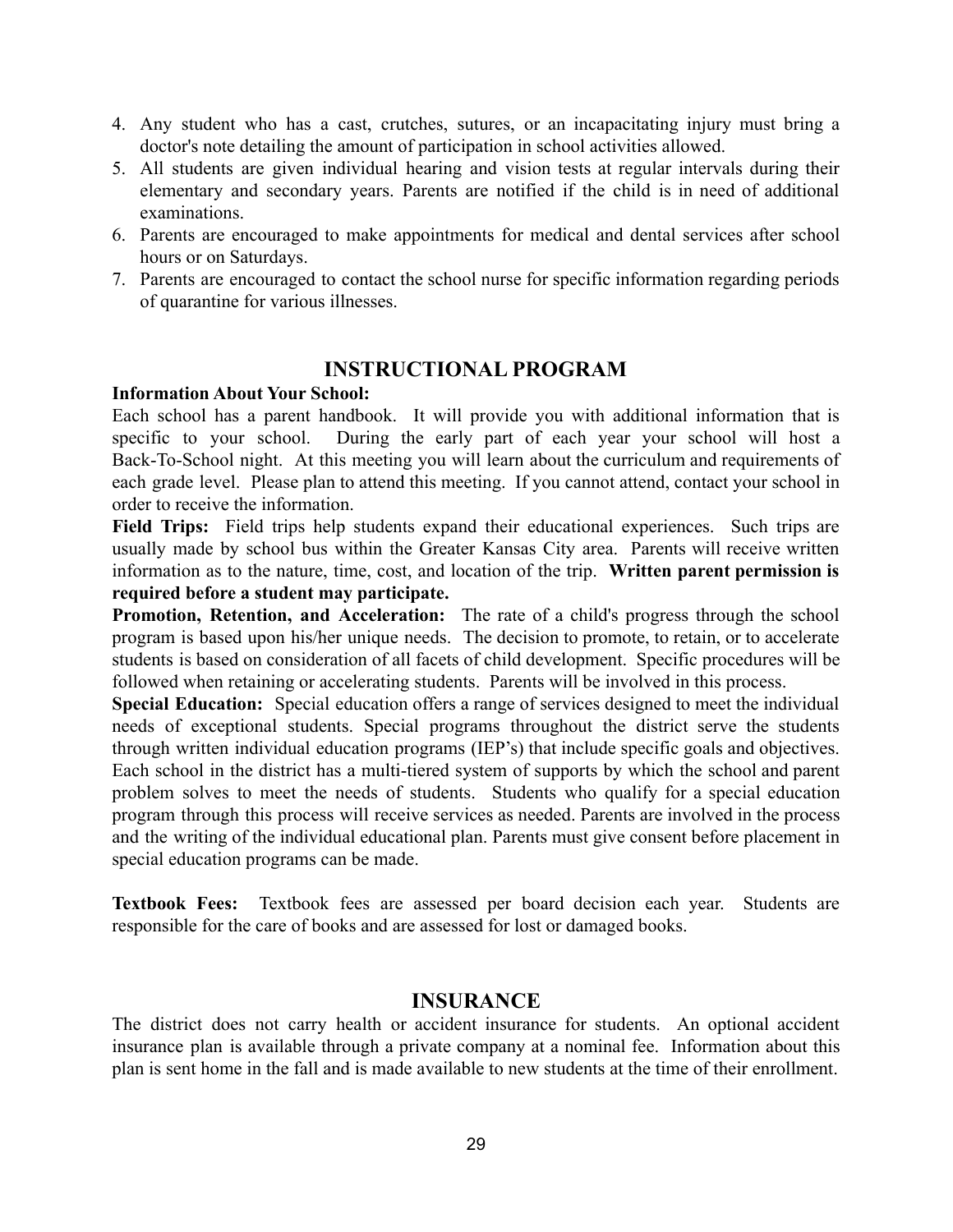#### **MOVING**

For a student moving from one school to another within the district, the child's records will be sent to the receiving school. Parents who plan to move are requested to contact the school secretary at least one week before an anticipated move to facilitate transfer procedures. Parents may request a copy of school records for the receiving school, but the cumulative records must be mailed to the receiving school rather than sent with parents. Your student's new school should send their request for records to the most recent Shawnee Mission School your child attended. Please encourage the receiving school to call the secretary if they need information before records arrive. The parent must sign a release form before records will be sent.

#### **RECESS**

All students are expected to participate in outdoor play activities and should be sent to school properly clothed for the prevailing weather. Students will not be sent outdoors in severe weather. Generally, students well enough to be in school are well enough to be included in outdoor activities. If a student should remain inside at recess periods for a temporary health reason, a note from the parent/guardian explaining the condition is required.

#### **STUDENT RECORDS**

Student records are kept for each child in the district. Student records include all information directly related to a student. It is incorporated into each student's cumulative record folder and is intended for school use. It specifically includes, but is not necessarily limited to, demographic data, academic work completed, level of achievement (grades, standardized achievement test scores), attendance status and health data.

Student records maintained in this school district are of a confidential nature. Only the student's parents or guardians and designated school officials shall have access to them. School records are maintained in the Skyward Management System.

#### **SCHOOL VISITS AND INTERRUPTIONS**

Parents are encouraged to visit school. The school will communicate activities via the school newsletter, email and calendar. Parents are welcome to join their child for lunch. Detailed guidelines for classroom visits must be discussed and arranged with the building principal. When visiting a school, please check in at the school office at which point your driver's license will be scanned to ensure the safety of our students. Parents and other visitors will be given an identification badge or sticker to wear while they are in the building. **The principal is responsible for approving programs and visitors to the school.**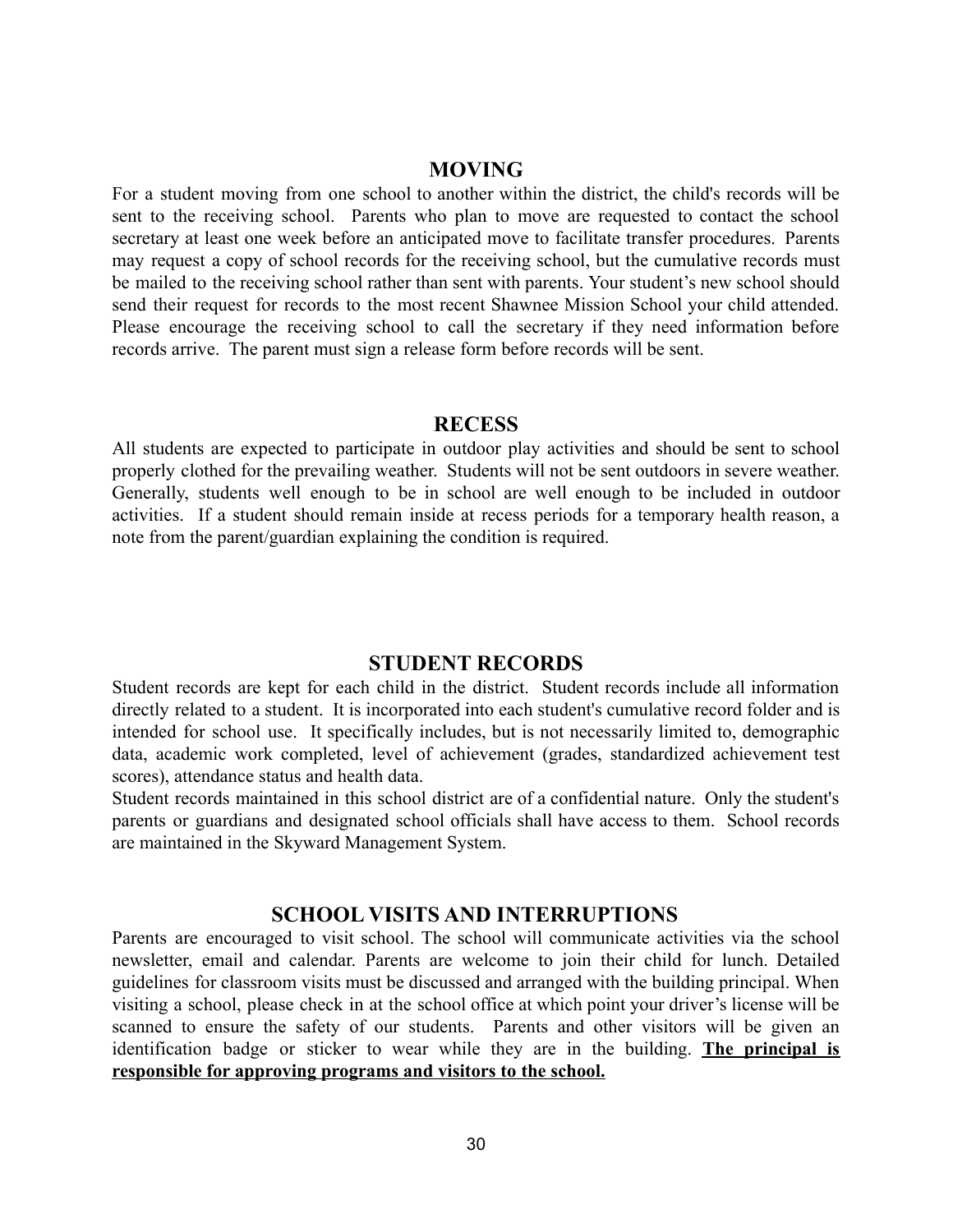Since instruction time has a direct effect on the student learning, we do not want to disrupt instruction unless it is absolutely necessary. In an effort to reduce interruptions, we are asking parents to: 1) Bring all items to the office which have been forgotten or are needed by the student, and 2) Call the office and request to be connected to the teacher's voice mail or send an email to communicate needs and questions with the teacher. The teacher will then be able to contact you at an appropriate time.

## **TRANSFER POLICY/PROCEDURE**

Unless otherwise specified in school board policy JBCB, it is the policy of this school district that a student shall be required to attend the school designated for the attendance area in which the student resides. A student may be permitted to transfer to a school outside of the student's attendance area. Transfer guideline procedures will be followed when determining approval and denial of transfer requests.

## **In-District Students:**

#### **Please note the following schools are not accepting transfer requests for the 21-22 school year due to high enrollment: Briarwood, Brookridge, Corinth**

#### **For SMSD students currently enrolled in grades K-11 for the 20-21 school year:**

All In-District transfer requests will be submitted electronically using the Skyward Family Access system. The custom form will be available beginning March 1, 2021 at 12 a.m. and will close on April 30, 2021 at 11:59 p.m. Please note that any students CURRENTLY approved for transfer DO NOT need to reapply.

#### **For SMSD students entering Kindergarten for the 21-22 school year:**

All In-District transfer requests will be submitted electronically using the Skyward Family Access system. In order to complete the form, you MUST first complete the enrollment process in your home area school through the online enrollment portal. The custom form will be available beginning July 7, 2021 at 12 a.m. and must be completed by July 19, 2021 at 11:59 p.m. to be considered in the initial approval period. The form will remain open through August 2, 2021 and additional transfers will be granted as classroom space allows, with final notifications being made the week of August 2, 2021.

- New students in grades 1-6 enrolling in the district or current students in grades 1-6 moving within the district boundaries after the transfer window closes on April 30, 2021 are eligible to submit a transfer request outside of the transfer window by contacting Shelly Trenholm (grades K-6) or Melissa Moore (grades 7-12).
- An employee hired after July 1, 2021, may submit a transfer request for their child directly to the Office of Leadership and Learning.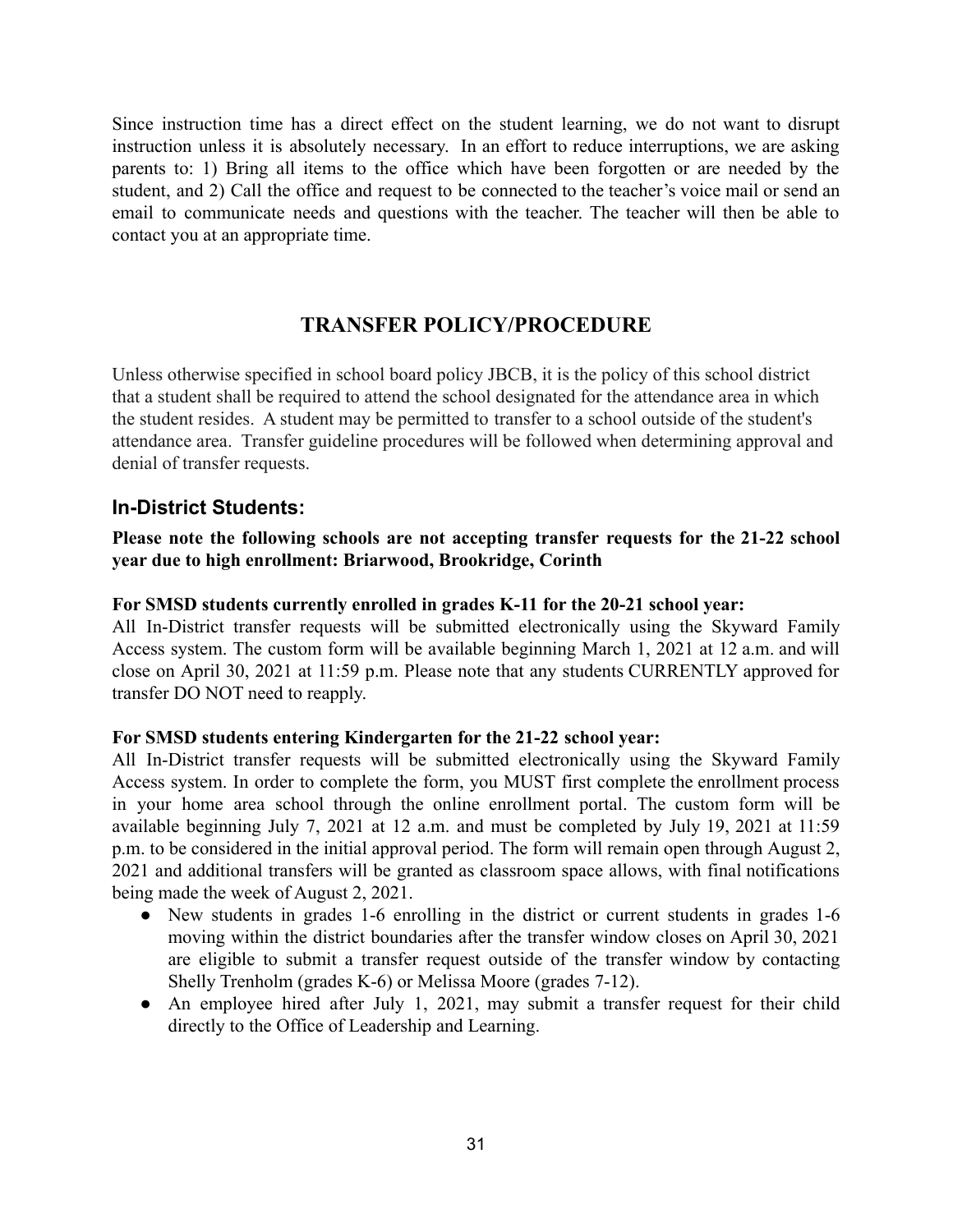## **Out-of-District Students:**

For students NOT RESIDING within the SMSD boundaries - SMSD does not accept new Out-of-District transfer requests unless your student resides in Kansas AND meets one of the following criteria:

- $\rightarrow$  is a sibling of an existing transfer student currently in good standing.
- $\rightarrow$  is a dependent of a current and continuing SMSD employee

If your student meets the criteria, please send an email to Shelly Trenholm (K-6) or Melissa Moore (7-12) providing your student's name, birthdate, grade level for the 21-22 school year, confirmation that you meet the OOD criteria for consideration, and a contact number. Shelly or Melissa will contact you regarding your request and the process and timeline moving forward.

#### **Transfer considerations:**

Transfer decisions will be based on the date and time the custom form was completed, current enrollment numbers and good standing requirements at the time of review. Transfer requests are considered in the following order:

- 1. Siblings of current District Transfer students receive first priority consideration.
- 2. In-District students of employees will receive the second priority consideration.
- 3. In-District Transfers are reviewed first in the order they are received.
- 4. Remaining transfer requests are considered in the order they are received.

For students entering grades 1-12 for the 21-22 school year:

Barring unforeseen circumstances, transfer decisions will be communicated by the Office of Leadership and Learning no later than June 18, 2021.

For students entering Kindergarten for the 21-22 school year:

Barring unforeseen circumstances, initial transfer decisions will be communicated by the Office of Leadership and Learning the week of July 30, 2021 and any subsequent transfer notifications by the week of August 6, 2021.

## **Out-of-District and In-District Transfer Students**

For purposes of this policy, "parent" means the natural parents, adoptive parents, step-parents or foster parents. For purposes of this policy, "person acting as a parent" means guardians or conservators, a person liable by law to care for and support the child, a person who has actual care and control of the child and provides a major portion of support or a person who has actual care and control of the child with written consent of a person who has legal custody of the child.

#### **Out-of-District Student Enrollment**

Out-of-District students are those who do not meet the qualification of a resident student. Shawnee Mission USD 512 does not accept new Out-of-District students with the exception of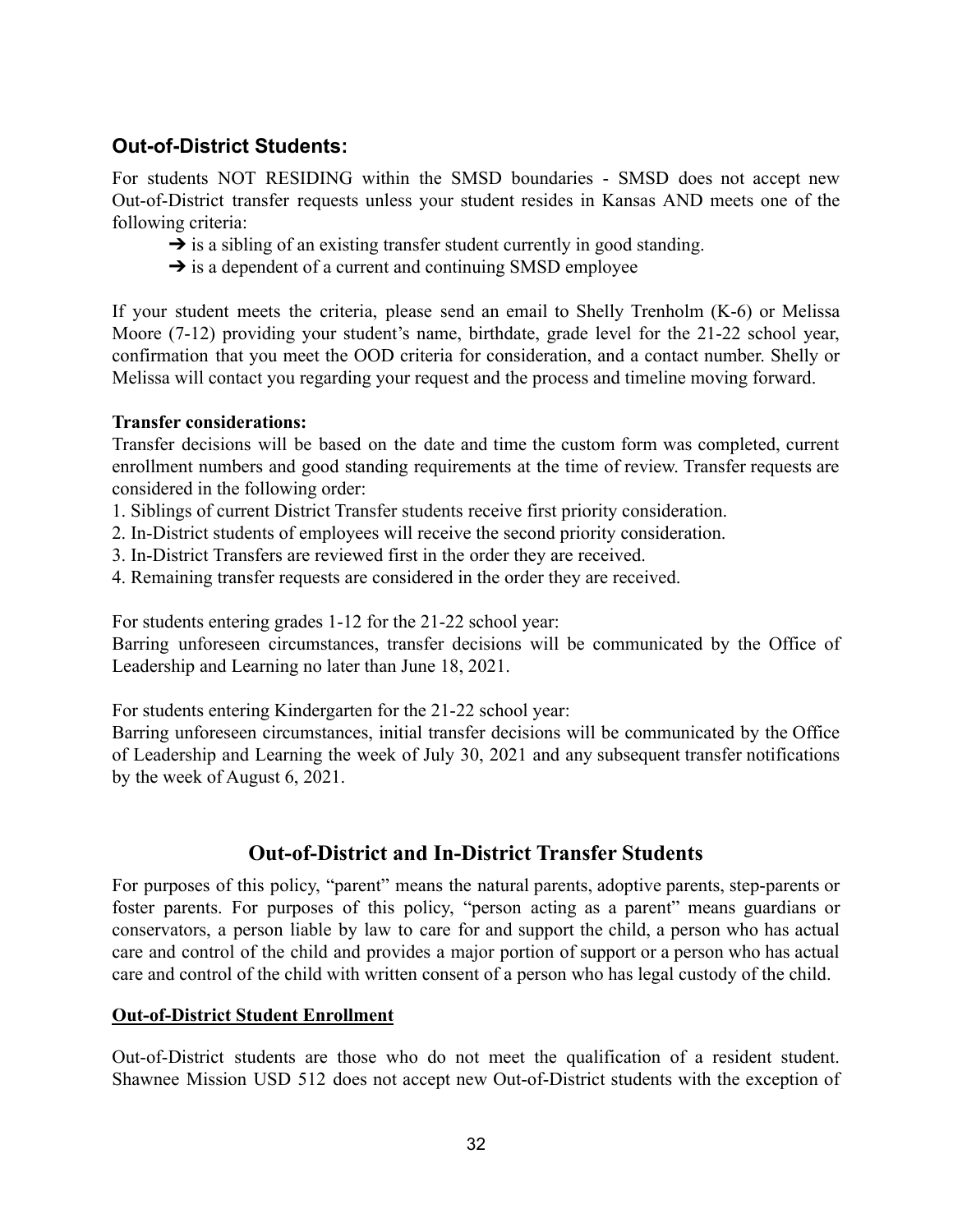children whose parents are employees of the district (parent as defined above) or as otherwise specified herein. An employee is defined as KPERS eligible.

Dependent children of school district employees who reside in Kansas, but who are Outof-District residents of the district, will be permitted to attend district schools upon approval of a transfer application. If the transfer application is approved, a dependent child of a school district employee may attend a district program without payment of tuition except where the child will be attending a fee-based program in which case the parent will be responsible for payment of applicable fees.

Siblings of currently enrolled Out-of-District students, who are students in good standing, will be allowed to apply for admittance. New Out-of-District students (employee's children and siblings of previously enrolled students only) will be eligible based upon existing staff, class size, facility space/capacity/enrollment, and the availability of equipment and supplies. No allowance is made for transportation as this must be provided by the student or the family.

Students in grades Pre-kindergarten through Grade 12 inclusive who are not legal residents of the school attendance area on the opening day of the school year, but whose parents present evidence of having signed a contract to buy, build, lease or rent a dwelling that is to be occupied by them sometime during the first semester, will be granted permission to begin the school year in the school attendance area in which they will reside.

When students move outside the district after the beginning of the school year and are in the fourth consecutive semester of enrollment as a resident, they may be allowed to finish the school year without tuition if the student is in good standing and if an application is completed and approved.

If a student's district residency is determined to be fraudulent, said student does not qualify for continuing non-resident enrollment and will be immediately withdrawn from the Shawnee Mission School District.

#### **Continuing Out-of-District Enrollment**

All transfer students in the Shawnee Mission School District are expected to remain in good standing. Students determined not to be in "good standing" (academically, behaviorally, or with regard to acceptable attendance levels), may be withdrawn from the Shawnee Mission School District at any major grading period  $(1<sup>st</sup>$  Quarter,  $1<sup>st</sup>$  Semester,  $3<sup>rd</sup>$  Quarter, and  $2<sup>nd</sup>$  Semester). Transfer students will not be required to apply for re-admittance annually. Continuing transfer students will only continue to be accepted at the transferring school to the extent that staff, class size, facilities, equipment and supplies are available.

#### **In-District Transfer Student Enrollment**

In-District transfer students are resident students who want to attend a school outside of their attendance boundary (home-school). In-District students will be eligible based upon existing staff, class size, facility space/capacity/enrollment, and the availability of equipment and supplies. No allowance is made for transportation as it must be provided by the student or the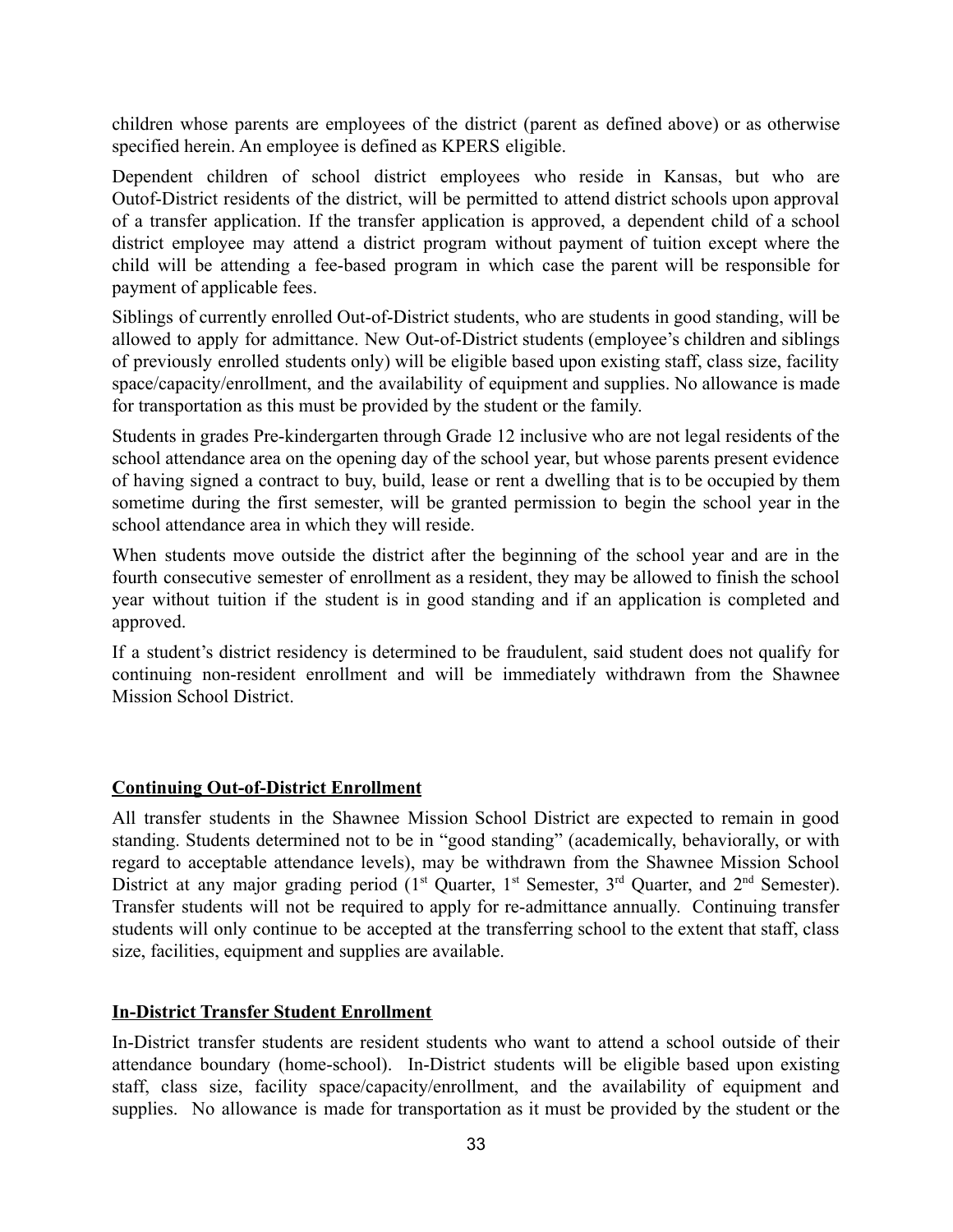family. In addition, students determined not to be in "good standing" (academically, behaviorally, or with regard to acceptable attendance levels) may be returned to their "home school" at any major grading period ( $1<sup>st</sup>$  Quarter,  $1<sup>st</sup>$  Semester,  $3<sup>rd</sup>$  Quarter, and  $2<sup>nd</sup>$  Semester).

#### **Continuing In-District Transfer Enrollment**

All transfer students in the Shawnee Mission Schools are expected to remain in good standing. Students determined not to be in "good standing" (academically, behaviorally, or with regard to acceptable attendance levels), may be revoked at any major grading period  $(1<sup>st</sup>$  Quarter,  $1<sup>st</sup>$ Semester,  $3<sup>rd</sup>$  Quarter, and  $2<sup>nd</sup>$  Semester) and the student will be required to re-enroll in their home-school. Transfer students will not be required to apply for re-admittance annually. Continuing transfer students will only continue to be accepted at the transferring school to the extent that staff, class size, facilities, equipment and supplies are available.

#### **Criteria for Out-of-District and In-District Transfer Continuing Enrollment ("Good Standing")**

All Out-of-District and In-District Transfer students must meet the following criteria:

- the student must be in good standing academically at the school he/she currently attends; "Good standing", academically, is defined as maintaining no less than a C- in every course on every quarterly grade report. Academic standing must be verified by official school documents;
- the student must be a citizen in good standing at the school he/she currently attends; a citizen in "good standing" is defined as having no suspensions or expulsions during the student's school career; no office referrals during the previous two school years in the Shawnee Mission School District. The student must submit as part of his/her initial non-resident/transfer application, official school documents verifying he/she is a citizen in "good standing";
- the student must demonstrate regular attendance habits; regular attendance habits is defined as no more than ten (10) days of absences during the previous school year (tardies to school or class may accumulate as absences); student attendance must be verified by official school attendance records.

## **WEATHER**

Whenever Shawnee Mission schools must be closed because of bad weather during the winter months these procedures will be used:

#### **Prior to the School Day:**

(1) If the decision is made prior to the day of closing, the news media will be informed before 10:00 p.m.